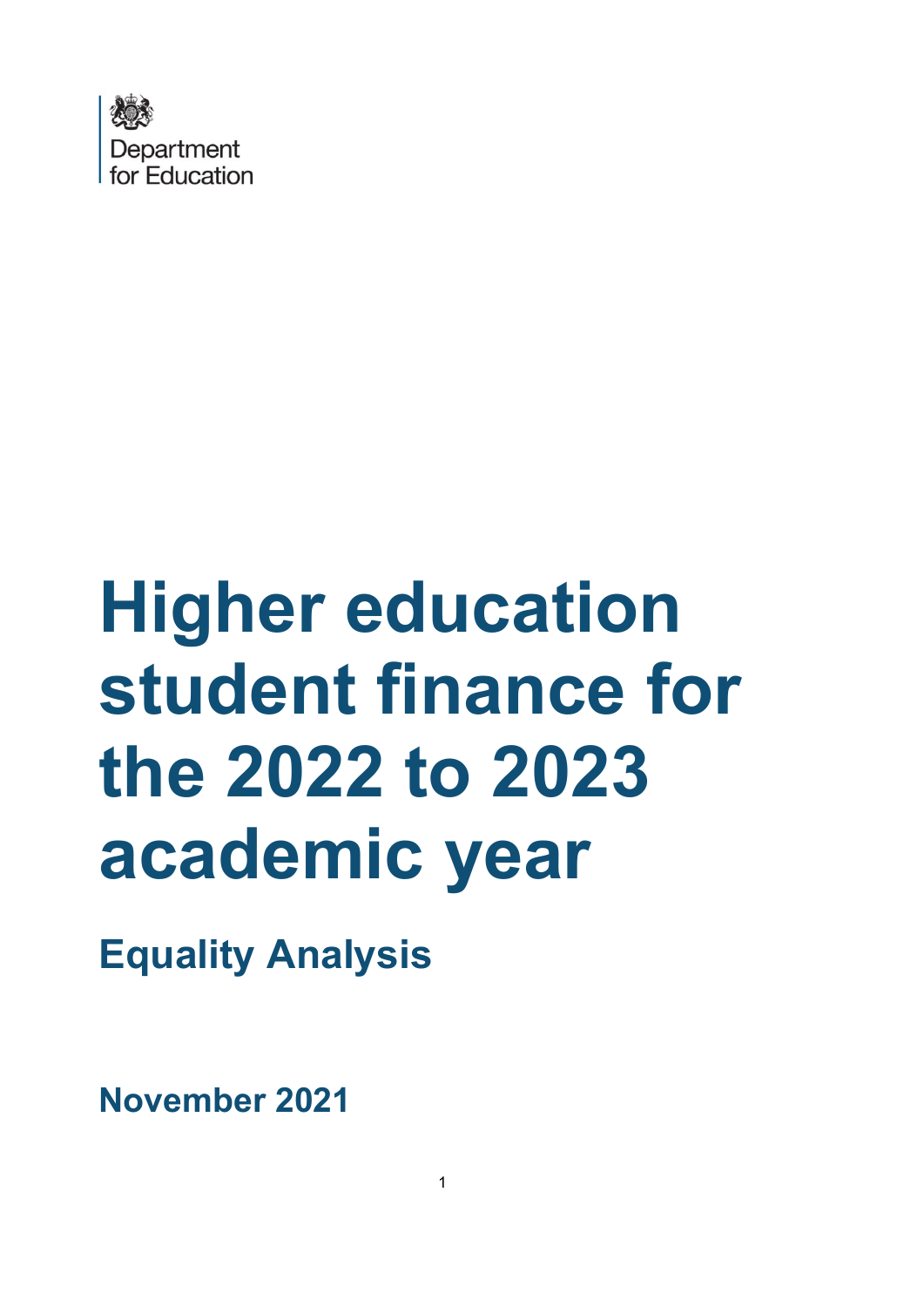# <span id="page-1-0"></span>**Contents**

| Contents                                                                                                                                                 | $\overline{2}$ |
|----------------------------------------------------------------------------------------------------------------------------------------------------------|----------------|
| Introduction                                                                                                                                             | 3              |
| Summary of equality impacts across the proposed changes                                                                                                  | 5              |
| Changes to the overall student finance system                                                                                                            | 5              |
| Proposed changes to loans, grants and allowances in 2022/23                                                                                              | 6              |
| <b>Support for Undergraduate Courses</b>                                                                                                                 | 6              |
| <b>Support for Postgraduate Courses</b>                                                                                                                  | 9              |
| The rationale for student finance                                                                                                                        | 9              |
| The protected characteristics of student support recipients                                                                                              | 11             |
| Analysis of proposed policy changes                                                                                                                      | 16             |
| Other proposed changes to higher education student finance for 2022/23                                                                                   | 19             |
| Introducing a new Eligibility Category in Regulations for Afghan Locally Employed<br>Staff.                                                              | 19             |
| Analysis                                                                                                                                                 | 20             |
| Changes to home fee status and tuition fee support for family members of settled<br>persons living in the UK.                                            | 20             |
| Analysis                                                                                                                                                 | 21             |
| Changes to tuition fee support and home fee status for settled persons and their<br>family members living in the specified British Overseas Territories. | 21             |
| Analysis                                                                                                                                                 | 22             |
| <b>Family Test</b>                                                                                                                                       | 27             |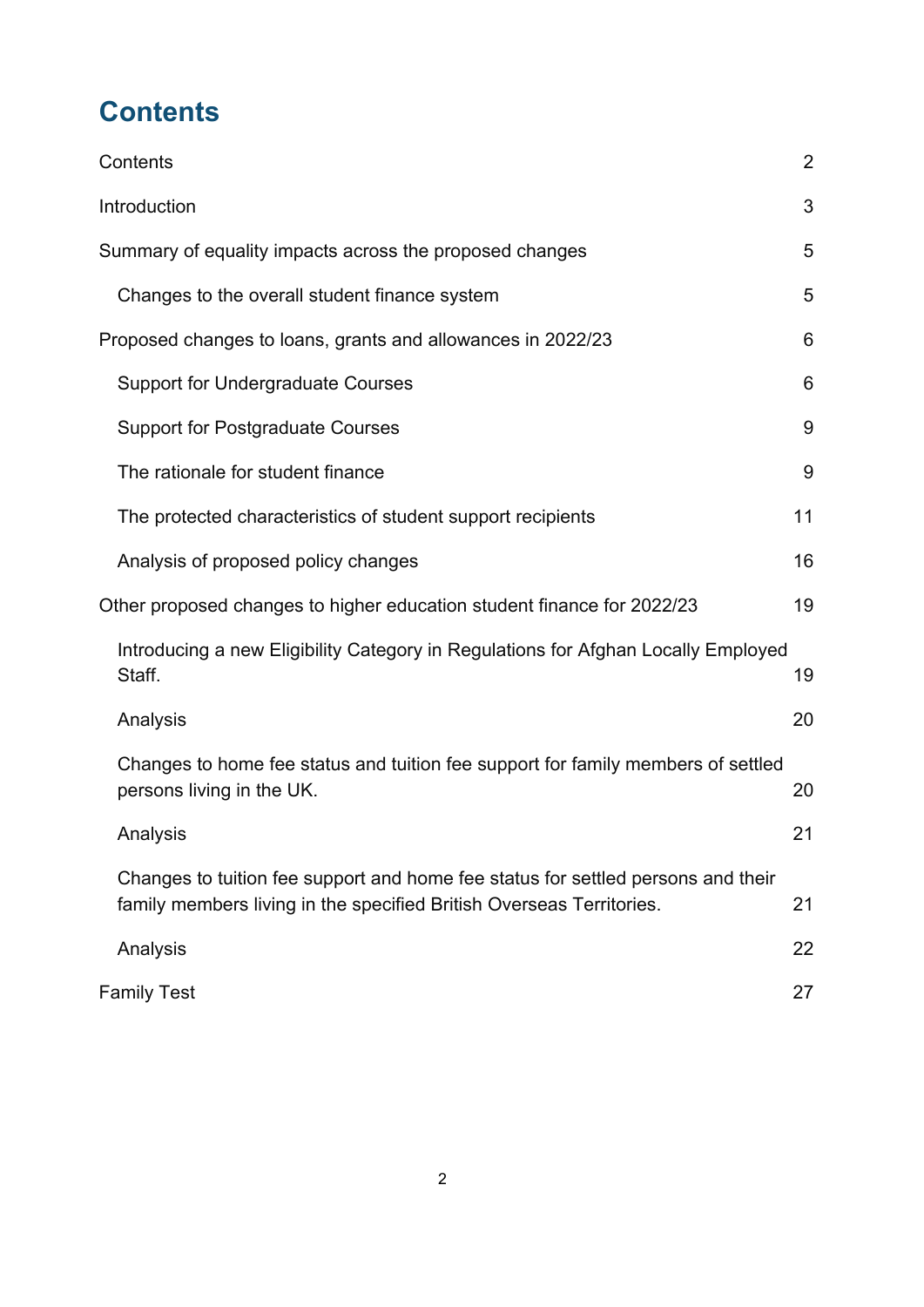# <span id="page-2-0"></span>**[Introduction](#page-2-0)**

Under the Equality Act 2010, the Department for Education (DfE), as a public authority, is legally obliged to give due regard to equality issues when making policy decisions – the public sector equality duty, also called the general equality duty.

One means of meeting this requirement is to carry out an Equality Analysis which helps us understand the potential impact of new policy proposals and regulations on people from different groups in society and whether some are likely to be affected more than others.

DfE as a public authority, must in the exercise of its functions, have due regard to the need to:

- Eliminate unlawful discrimination, harassment and victimisation and other conduct prohibited by the Act;
- Advance equality of opportunity between people who share a protected characteristic and those who do not; and
- Foster good relations between people who share a protected characteristic and those who do not.

Having due regard to the need to advance equality of opportunity between persons who share a relevant protected characteristic and persons who do not share it involves having due regard to the need to:

- a) Remove or minimise disadvantages suffered by persons with protected characteristics;
- b) Take steps to meet the needs of persons who share a relevant protected characteristic; and
- c) Encourage persons who share a relevant protected characteristic to participate in public life or in any other activity in which participation by such persons it disproportionately low.

The general equality duty covers the following protected characteristics: age, disability, gender reassignment, pregnancy and maternity, race, religion or belief, sex and sexual orientation.

To date we are yet to find evidence to suggest that the characteristics of gender reassignment, pregnancy and maternity and sexual orientation have an impact of the likelihood of a student to receive certain student support products beyond the assumption that pregnant women or mothers would be more likely to receive or go on to receive certain targeted grants designed to support those with dependants or childcare. There is also no robust data collected on religion or belief at undergraduate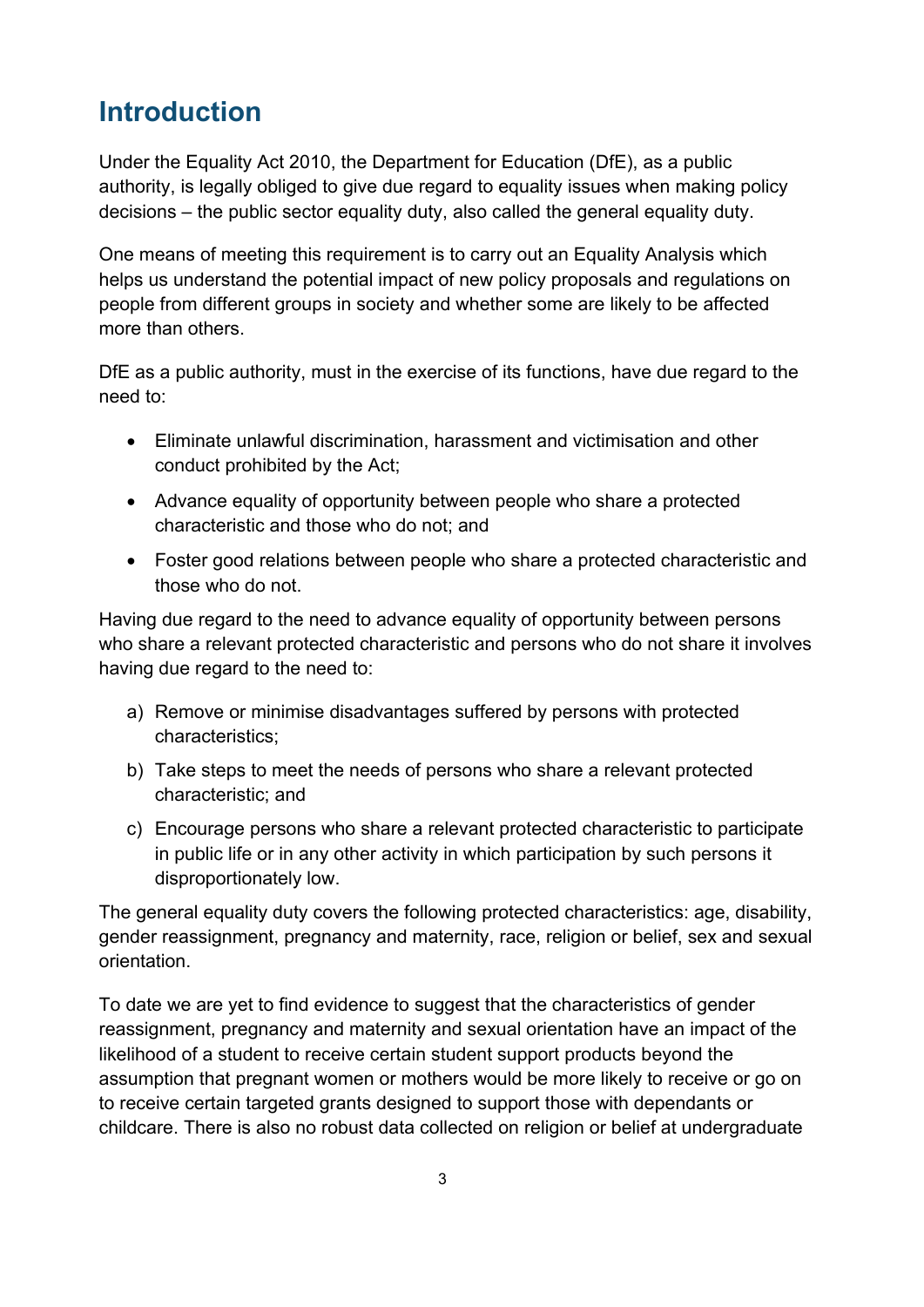level and so there are limitations in assessing the effect of policy changes for 2022/23 on different religious groups.

As disadvantage in education is still apparent in connection to family income and economic status we will also consider the impact on individuals from lower income groups. We will use the terms protected and disadvantaged groups as well as protected characteristics. Protected groups are a reference to people with protected characteristics, and disadvantaged groups refer to low income groups with low participation rates more widely.

Any queries or comments about this Equality Analysis should be addressed to: Linda Brennan, Department for Education, Great Smith Street, London, SW1P 3BT, [linda.brennan@education.gov.uk](mailto:linda.brennan@education.gov.uk)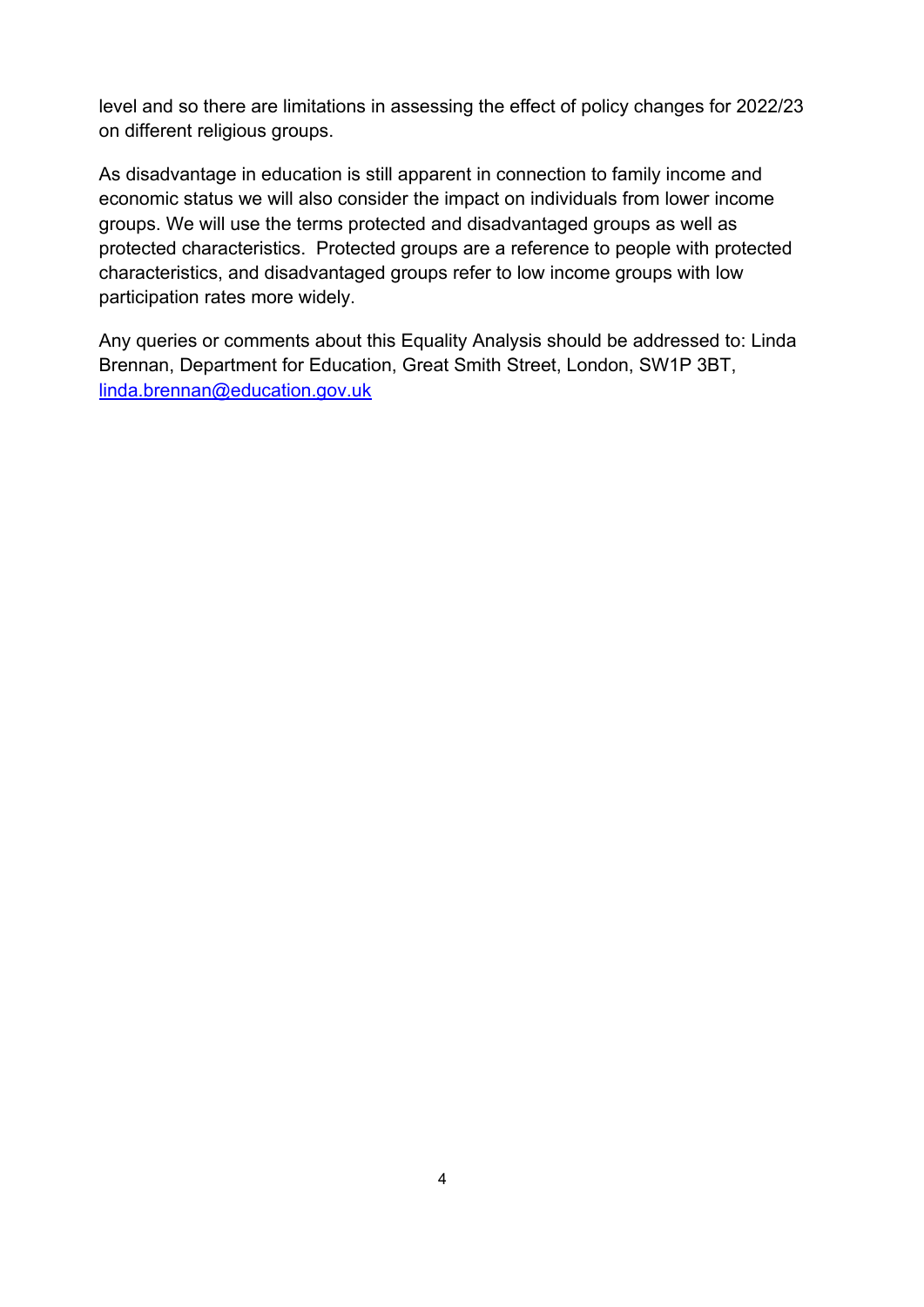# <span id="page-4-0"></span>**[Summary of equality impacts across the proposed](#page-4-0)  [changes](#page-4-0)**

## <span id="page-4-1"></span>**[Changes to the overall student finance system](#page-4-1)**

A number of policy proposals considered in this equality analysis concern changes to student finance arrangements for the 2022/23 academic year with maximum loans and grants for living and other costs and postgraduate loans uplifted by forecast inflation (2.3%).

- Increases in grants that act as a contribution towards the cost of living for students starting full-time undergraduate courses before 1 September 2016 by 2.3%;
- Increases in dependants' grants for full-time undergraduate courses by 2.3%;
- Increases in loans for living costs for undergraduate courses by 2.3%; and
- Increases in loans for students starting postgraduate master's degree courses and doctoral degree courses in 2022/23 by 2.3%;

Our overall assessment is that these proposed changes will have a marginally positive impact for those with and without protected characteristics. Although student loan debt may rise, this is largely due to increases in loans for living costs for undergraduate courses and loans towards the costs of postgraduate courses, which if not implemented would make higher education less affordable, and consequently potentially less accessible, for students from lower income backgrounds.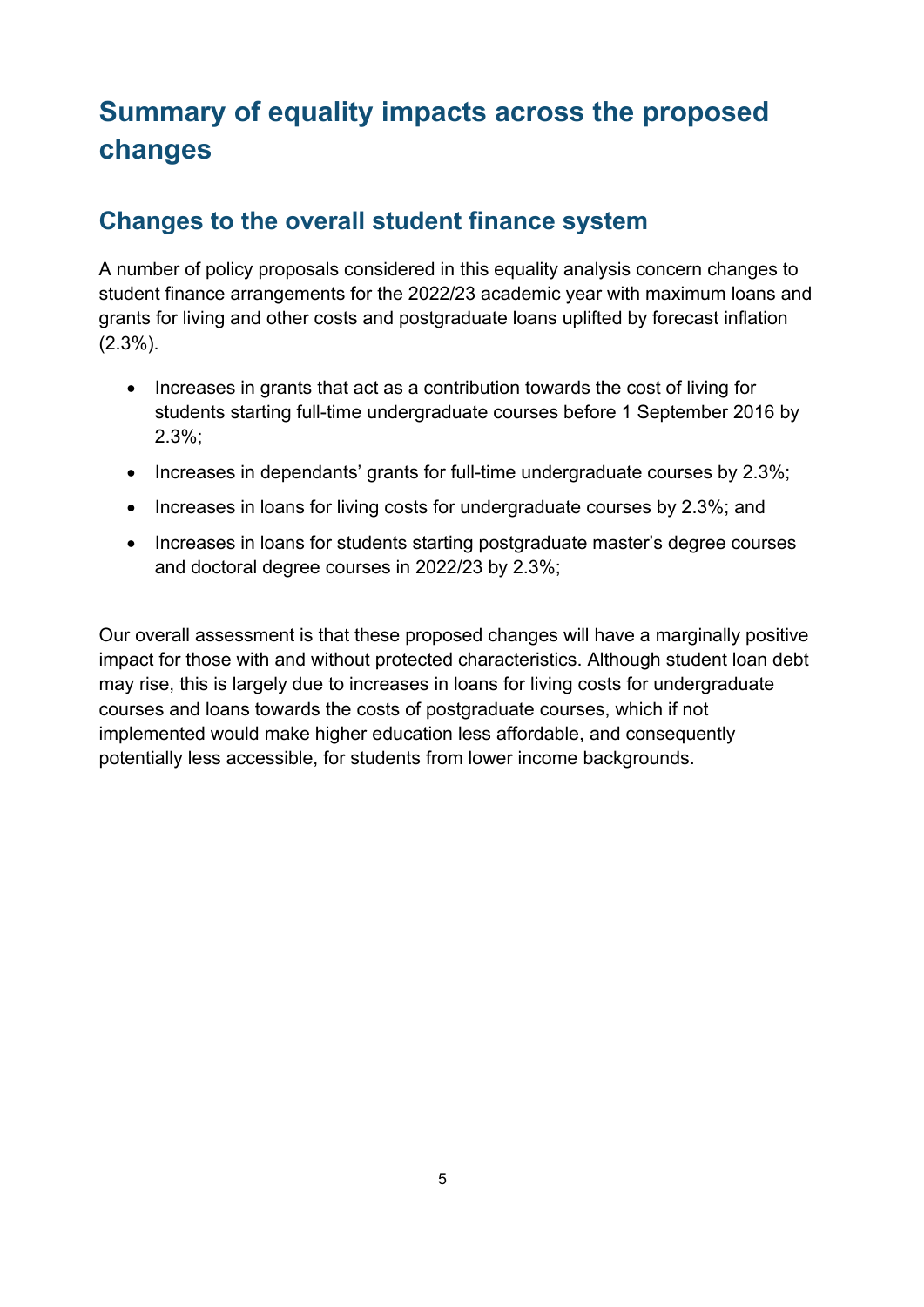# <span id="page-5-0"></span>**[Proposed changes to loans,](#page-5-0) grants and allowances in [2022/23](#page-5-0)**

# <span id="page-5-1"></span>**[Support for Undergraduate](#page-5-0) Courses**

#### **Loans for living costs for new full-time students and continuing fulltime students starting their courses on or after 1 August 2016**

- Maximum loans for living costs for new full-time undergraduate students and eligible continuing full-time undergraduate students starting their courses on or after 1 August 2016 will be increased by forecast inflation (2.3%) in 2022/23.
- For students living away from home and studying outside London, the maximum loan for living costs for 2022/23 will be £9,706. The equivalent loan rate for students living away from home and studying in London will be £12,667, for those living in the parental home during their studies, £8,171 and for those studying overseas as part of their UK course, £11,116.

### **Loans for living costs for new full-time students and continuing fulltime students starting their courses on or after 1 August 2016 who are entitled to certain benefits**

- Maximum loans for living costs for new full-time undergraduate students and eligible continuing full-time undergraduate students starting their courses on or after 1 August 2016 and who are eligible for benefits will be increased by forecast inflation (2.3%) in 2022/23.
- For undergraduate students who are entitled to benefits who are living away from home and studying outside London, the maximum loan for living costs for 2022/23 will be £11,064. The equivalent loan rate for students who qualify for benefits and who are living away from home and studying in London will be £13,815; for those living in the parental home during their studies, £9,640; and for those studying overseas as part of their UK course, £12,374.

### **Loans for living costs for new full-time students and continuing fulltime students starting their courses on or after 1 August 2016 who are aged 60 or over at the start of their course**

• The maximum loan for living costs in 2022/23 for new full-time undergraduate students and eligible continuing full-time undergraduate students starting their courses on or after 1 August 2016 who are aged 60 or over on the first day of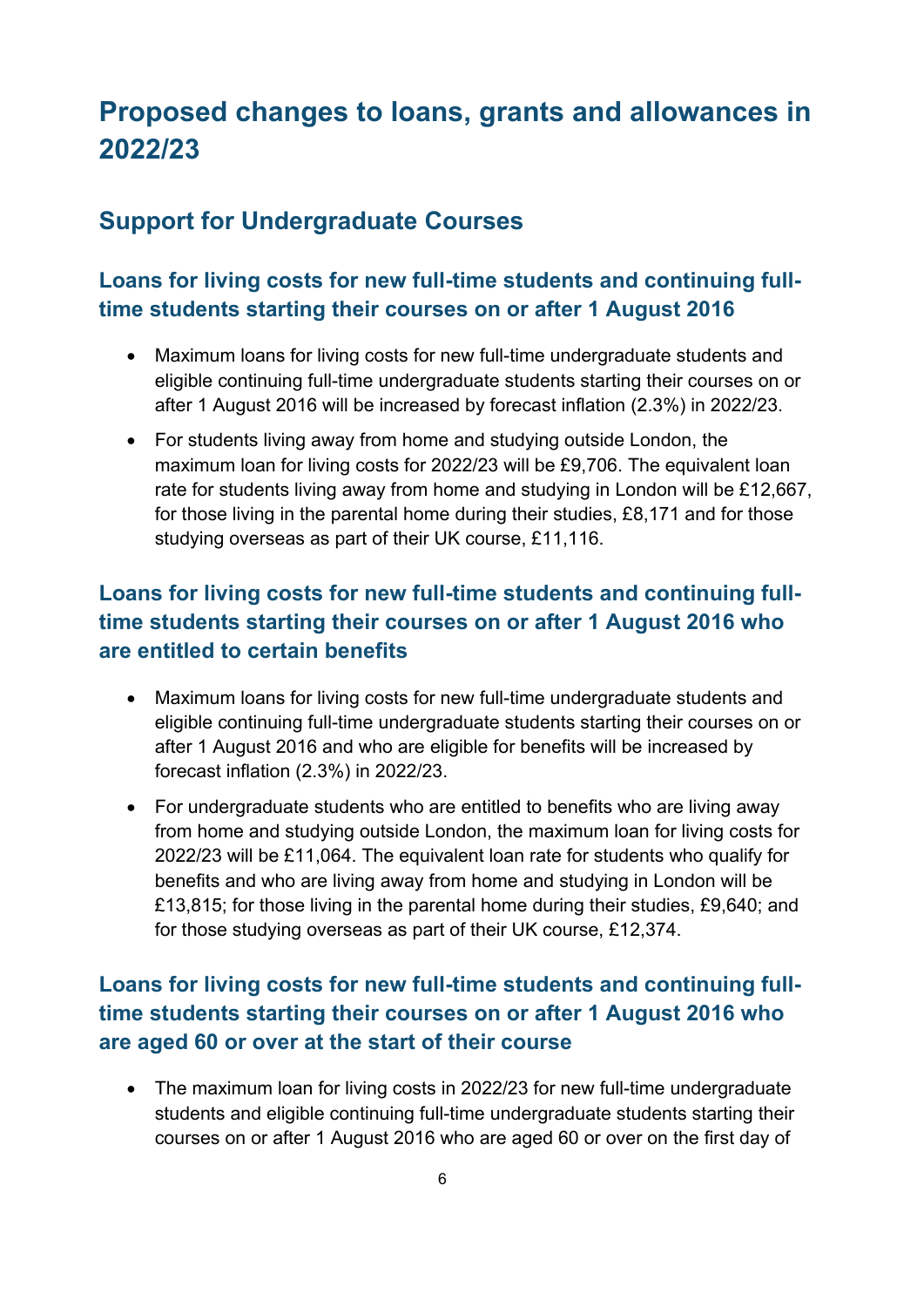the first academic year of their course, will be increased by forecast inflation (2.3) to £4,106.

#### **Maintenance Grants and Special Support Grants for full-time students who started their courses before 1 August 2016**

- The maximum maintenance grant and special support grant for eligible continuing full-time undergraduate students who started their courses on or after 1 September 2012 but before 1 August 2016, will be increased by forecast inflation (2.3%) in 2022/23 to £4,009.
- The maximum maintenance grant and special support grant for eligible continuing full-time undergraduate students, who started their courses before 1 September 2012, will be increased by forecast inflation (2.33%) in 2022/23 to £3,680.

#### **Loans for living costs for full-time students who started their courses before 1 August 2016**

- Maximum loans for living costs for eligible undergraduate students, who started their course on or after 1 September 2012 but before 1 August 2016, will be increased by forecast inflation (2.3%) in 2022/23.
- For students who are living away from home and studying outside London, the maximum loan for living costs will be £6,958. The equivalent loan rate for students living away from home and studying in London will be £9,708; for those living in the parental home during their studies, £5,534; and for those studying overseas as part of their UK course, £8,267.

#### **Loans for living costs for full-time students who started their courses before 1 September 2012**

- Maximum loans for living costs for eligible undergraduate students, who started their course on or after 1 September 2009 but before 1 September 2012, will be increased by forecast inflation (2.3%) in 2022/23.
- For students who are living away from home while studying outside London, the maximum loan for living costs will be £6,263. The equivalent loan rate for students living away from home and studying in London will be £8,764; for those living in the parental home during their studies, £4,856; and for those studying overseas as part of their UK course £7,455.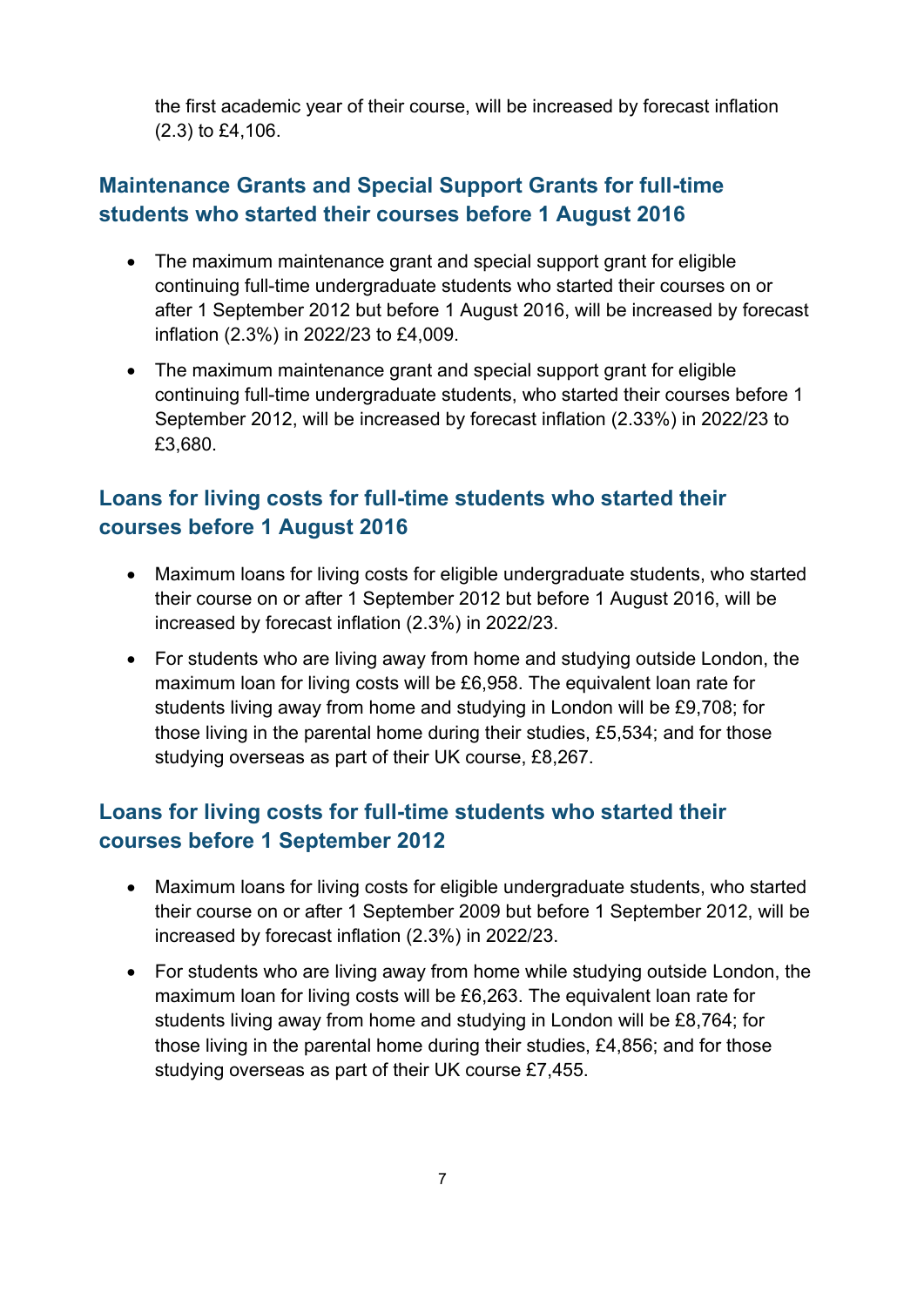#### **Long Courses Loans**

• Maximum long courses (living costs) loans for new and continuing undergraduate students who are attending full-time courses that are longer than 30 weeks and 3 days during the academic year will be increased by forecast inflation (2.3%) in 2022/23. The maximum long courses loan will be £104 a week for students who are living away from home and studying outside London. The equivalent loan rate for students living away from home and studying in London will be £134 a week; for those living in the parental home during their studies, £69 a week; and for those studying overseas as part of their UK course, £144 a week.

#### **Dependants' Grants**

- Maximum amounts for dependants' grants (adult dependants' grant, childcare grant and parents' learning allowance) will be increased by forecast inflation (2.3%) in 2022/23 for all new and continuing full-time undergraduate students.
- The maximum adult dependants' grant (ADG) payable in 2022/23 will be increased to £3,263. The maximum childcare grant (CCG) payable in 2022/23, which covers 85% of actual childcare costs up to a specified limit, will be increased to £183.75 per week for one child and £315.03 per week for two or more children. The maximum parents' learning allowance (PLA) payable in 2022/23 will be increased to £1,863.

#### **Disabled Students' Allowance**

• The maximum disabled students' allowance (DSA) for full-time and part-time undergraduate students will be increased by forecast inflation (2.3%) to £25,575 for new and continuing full-time and part-time undergraduate students in 2022/23.

#### **Part-time loans for living costs**

• The maximum loan for living costs in 2022/23 for new part-time undergraduate students starting degree level courses on or after 1 August 2018 will be £9,706 for students living away from home and studying outside London. The equivalent loan rate for students living away from home and studying in London will be £12,667; for those living in the parental home during their studies £8,171; and for those studying overseas as part of their UK course, £11,116. The amount of loan a part-time student qualifies for will, in addition to household income, depend on the intensity of study on the course when compared to a full-time course.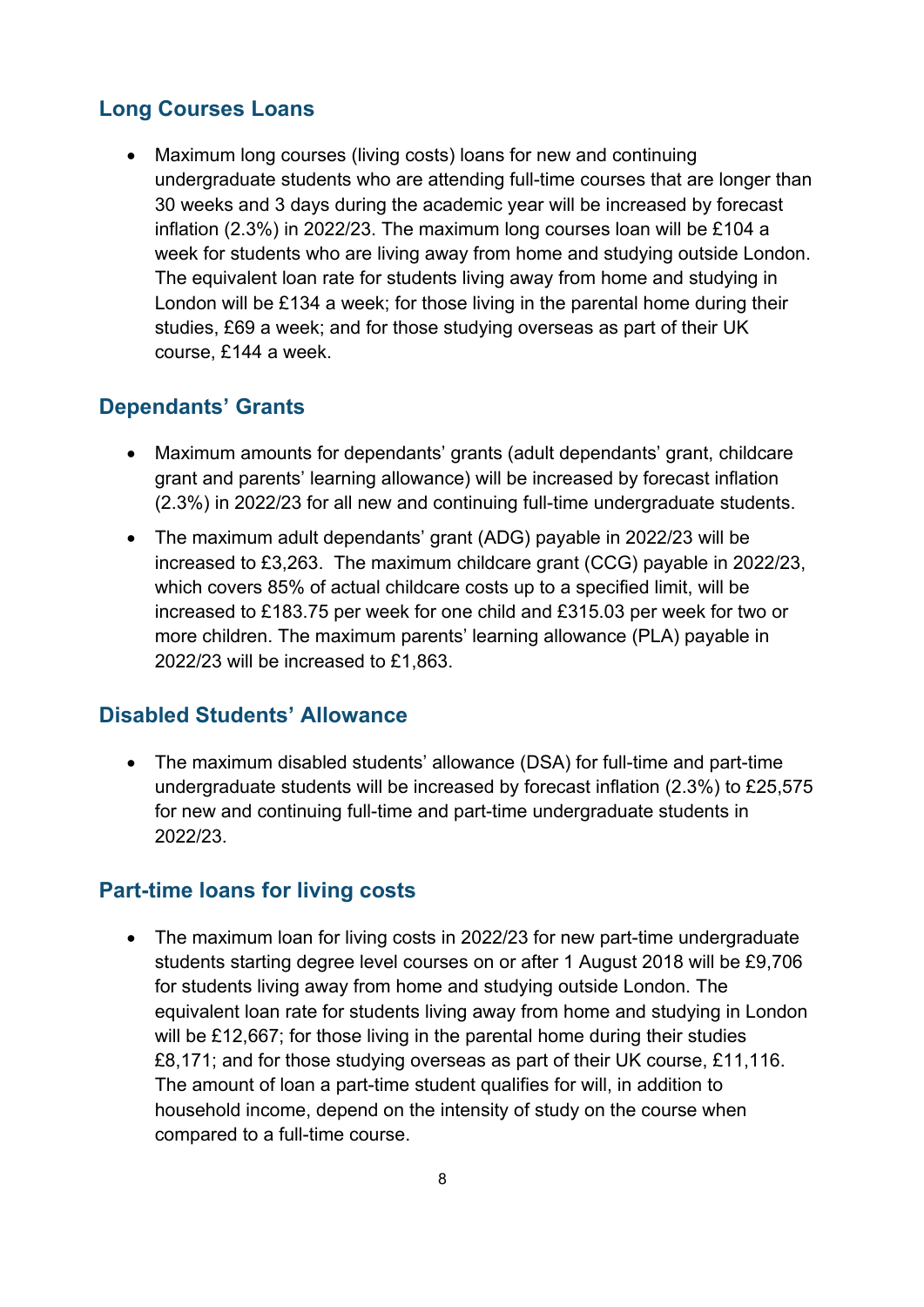# <span id="page-8-0"></span>**[Support for Postgraduate Courses](#page-5-0)**

#### **Maximum loans for new students starting Postgraduate Courses in 2022/23**

- Maximum loans for new students starting postgraduate master's degree courses in 2022/23 will increase by forecast inflation (2.3%) to £11,836.
- Maximum loans for new students starting postgraduate doctoral degree courses in 2022/23 will be increased by forecast inflation (2.3%) to £27,892.

#### **Disabled Students' Allowance for Postgraduate Students**

• The maximum disabled students' allowance will be increased by forecast inflation (2.3%) to £25,575 for new and continuing full-time and part-time postgraduate students in 2022/23.

# <span id="page-8-1"></span>**The rationale for student finance**

Higher education represents a significant investment in both terms of time and money. While the costs of study, in the form of tuition fees and living expenses, are incurred up front, the benefits, in the form of higher lifetime earnings and improved health and well-being, do not materialise until later after the student has graduated.

Government intervention is needed because a private sector led credit market for student finance would not work: students would not be able to borrow, partially or fully full, the money they need to fully cover the costs they incur during study and repay the lender once they have graduated and started earning an income.

Put another way, the supply of higher education student finance which private lenders make available would be less than student demand. This in large part because students are unlikely to have collateral which they can offer lenders as security (human capital not being a physical asset) or sufficient liquidity to service loan repayments. Moreover, lenders do not have perfect information about the credit worthiness of students and their ability to repay the loan (which will be based on the student's employment and earnings outcomes after they graduate) $^1$ .

 $1$  An overview of the different reasons for government intervention in the context of higher education student finance can be found here: [https://www.ifs.org.uk/uploads/Lorraine%20Deardren%20-](https://www.ifs.org.uk/uploads/Lorraine%20Deardren%20-%20The%20complicated%20issue%20of%20HE%20finance.pdf) [%20The%20complicated%20issue%20of%20HE%20finance.pdf](https://www.ifs.org.uk/uploads/Lorraine%20Deardren%20-%20The%20complicated%20issue%20of%20HE%20finance.pdf)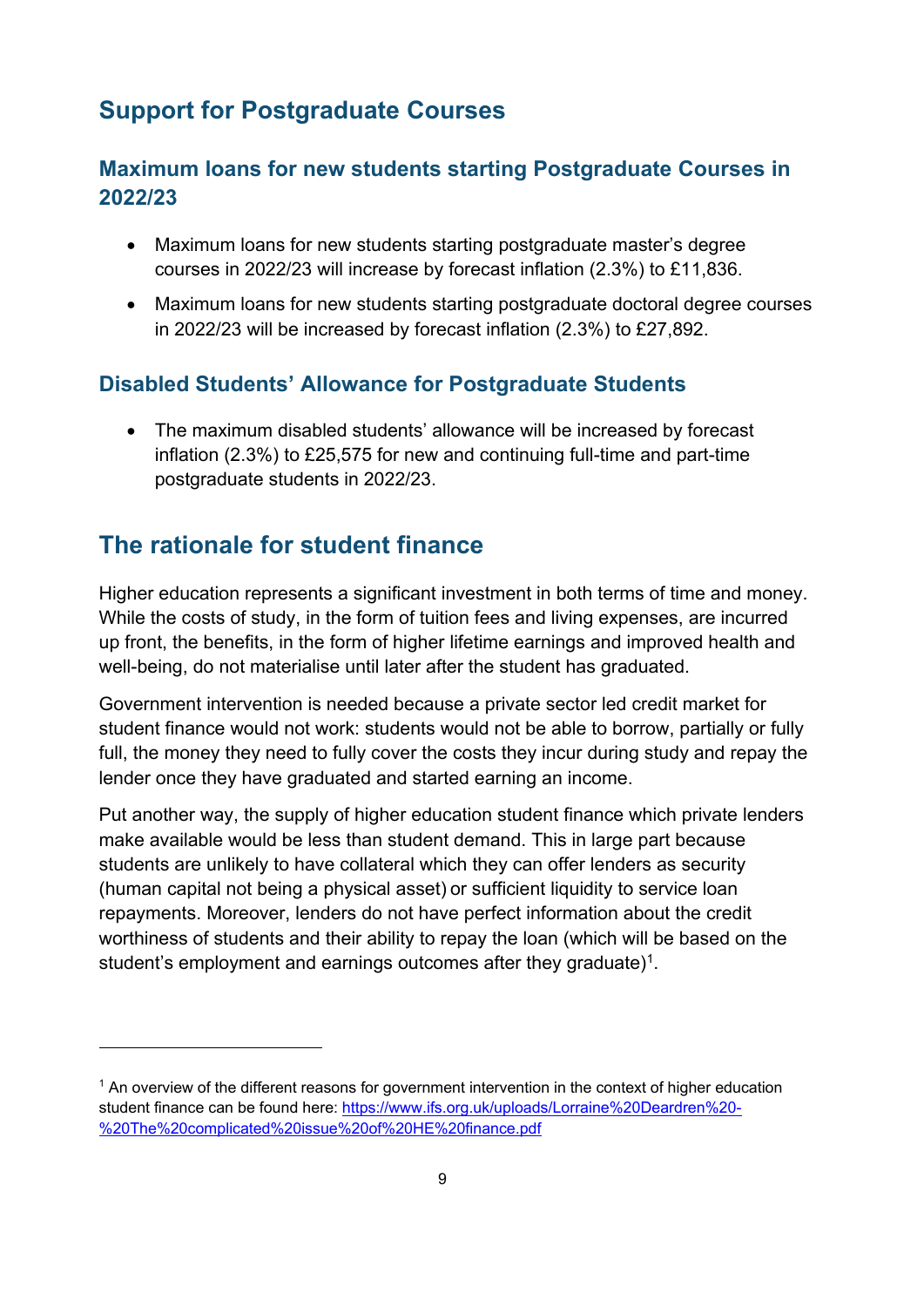In response, private capital markets lenders may seek to limit their exposure to the risk of non-repayment by student borrowers by either rationing the amount of credit they offer to students or charge even higher risk premia to cover the higher risk of lending (exacerbating even further the adverse selection problem).

As a result, finance would represent a barrier to participation. Only those students who would be able to fund the upfront costs of their studies through private means (e.g. personal savings or income or commercial borrowing) would be able to participate in higher education.

By providing up-front funding, a government-backed student finance system makes higher education free at the point of use, thereby ensuring that access is based on ability to learn rather than the ability to pay.

#### **The case for annually uprating student support by inflation**

Sustained increases in prices and the cost of living reduce the real value of money, in terms of the quantity of goods and services that a given amount of money will buy. The most widely used measure of inflation, the Consumer Price Index (CPI), was 3.1% in the twelve months to September 2021, although there was significant variation across the different categories of expenditure (see Table 1 below)  $^2$   $^3$ .

The student support package – the amount of support a student can receive from the Government towards living costs – is determined annually. For 2022/23, the package will be increased by the rate of forecast inflation of 2.3%. The inflation measure used is RPI-X (Retail Price Index excluding mortgage interest payments). This is based on the OBR forecast RPI-X figure for the first Quarter of the 2023 calendar year which was published in November 2020.<sup>4</sup>

Increasing the maximum level of student support available across these different streams of funding in line with forecast inflation aims to ensure that students do not suffer a real reduction in their income. This means they should be able to make the same spending decisions as they did previously with regards accommodation, travel,

 $2$  In the twelve months to September 2021, the Consumer Price Index (CPI) was 3.1%. This will figure will vary across different goods and services produced in the UK economy. Source: Table 4, Consumer price inflation tables - [Office for National Statistics](https://www.ons.gov.uk/economy/inflationandpriceindices/datasets/consumerpriceinflation)

<sup>&</sup>lt;sup>3</sup> The CPI is different to the Retail Price Index (RPI) which is no longer recognised as a national statistic. The CPI is lower than the RPI because it is calculated in a different way and is based on a different basket of goods (e.g. it excludes owner occupiers' housing costs such as mortgage interest payments which are included in the RPI). In the twelve months to September 2021, the RPI stood at 4.9%. (Table 37 [Consumer price inflation tables -](https://www.ons.gov.uk/economy/inflationandpriceindices/datasets/consumerpriceinflation) Office for National Statistics)

<sup>4</sup> Table 1.7, [https://obr.uk/download/november-2020-economic-and-fiscal-outlook-supplementary](https://obr.uk/download/november-2020-economic-and-fiscal-outlook-supplementary-economy-tables/)[economy-tables/](https://obr.uk/download/november-2020-economic-and-fiscal-outlook-supplementary-economy-tables/)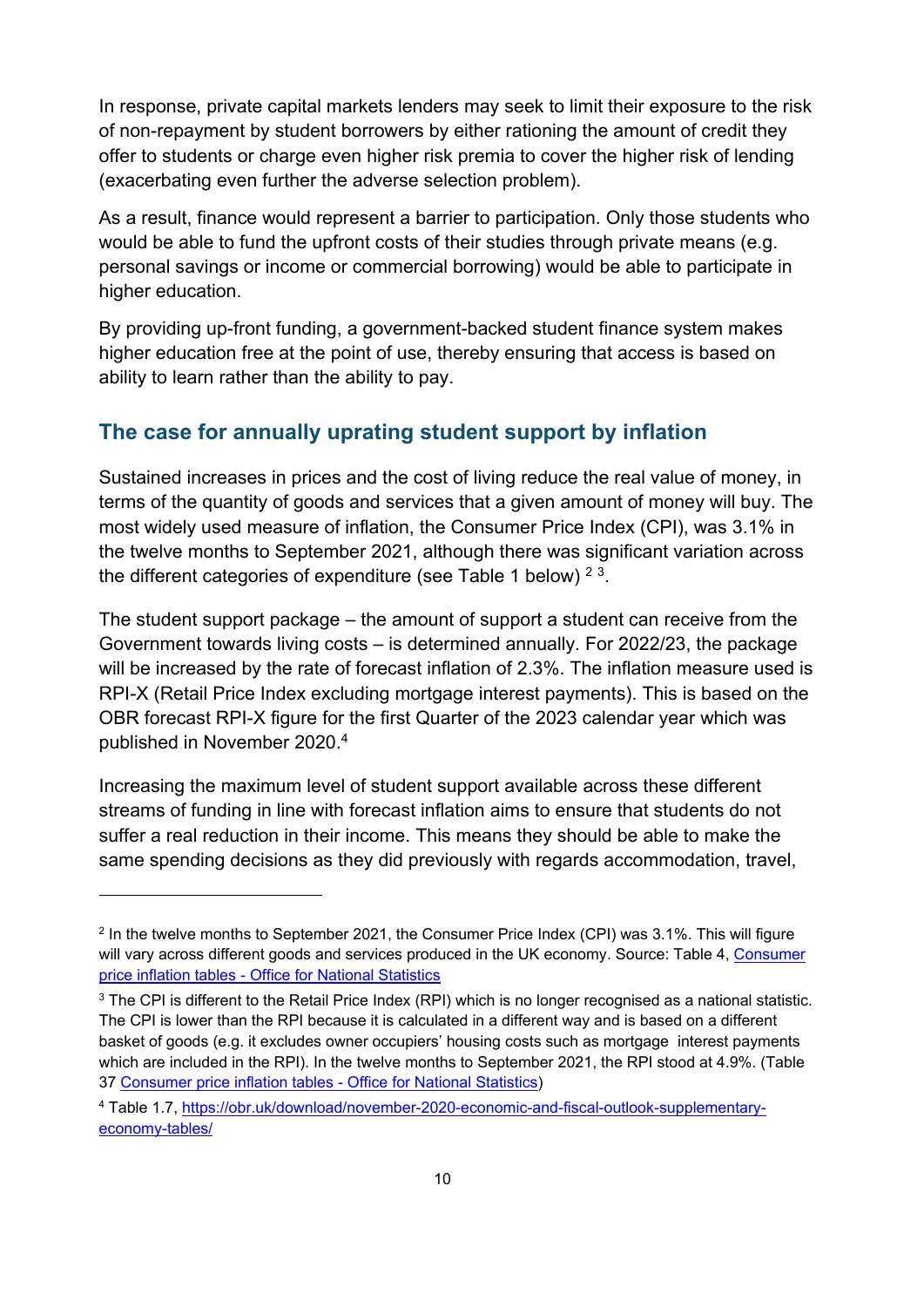food, entertainment and course related items such as books and equipment, the costs of which will also have been rising over time.

|    |                                                  | % change over 12<br>months (to September<br>2021) |
|----|--------------------------------------------------|---------------------------------------------------|
|    | <b>CPI (Overall index)</b>                       | 3.1                                               |
| 01 | Food and non-alcoholic beverages                 | 0.8                                               |
| 02 | Alcoholic beverages and tobacco                  | 2.7                                               |
| 03 | Clothes and footwear                             | 0.6                                               |
| 04 | Housing, water, electricity, gas and other fuels | 1.9                                               |
| 05 | Furniture, household equipment and maintenance   | 4.5                                               |
| 06 | Health                                           | 1.3                                               |
| 07 | Transport                                        | 8.4                                               |
| 08 | Communication                                    | 1.5                                               |
| 09 | <b>Recreation and culture</b>                    | 2.7                                               |
| 10 | Education                                        | 2.9                                               |
| 11 | <b>Restaurants and hotels</b>                    | 5.1                                               |
|    | 12 Miscellaneous goods and services              | 1.0                                               |

|  |  |  |  |  |  | Table 1: CPI rate of inflation and by category of expenditure |
|--|--|--|--|--|--|---------------------------------------------------------------|
|--|--|--|--|--|--|---------------------------------------------------------------|

*[Source: ONS \(2021\) Consumer price inflation, UK: September 2021](#page-5-0)*

#### <span id="page-10-0"></span>**The protected characteristics of student support recipients**

Table 2 below shows the protected characteristics profile of student support recipients for each product type. By comparing the profile of each product type against that of the undergraduate full-time loan for living costs claimant population, it is possible to determine the extent to which protected groups in each of the different product claimant populations are under, over or proportionately represented.

We use the undergraduate full-time loan for living costs student population as the basis for comparing the profile of protected characteristics of different product groups. This is because it has the largest number of claimants (tuition fees loans notwithstanding) which means it is more likely to representative of the whole student population. In academic year 2019/20 the number of English domiciled undergraduate full-time students receiving a loan for living costs (maintenance loan) was 1,051,570.

The analysis focuses on age, gender and disability. Ethnicity is not included because there are significant limitations on ethnicity data as reported by the SLC as students are not required to declare their ethnicity.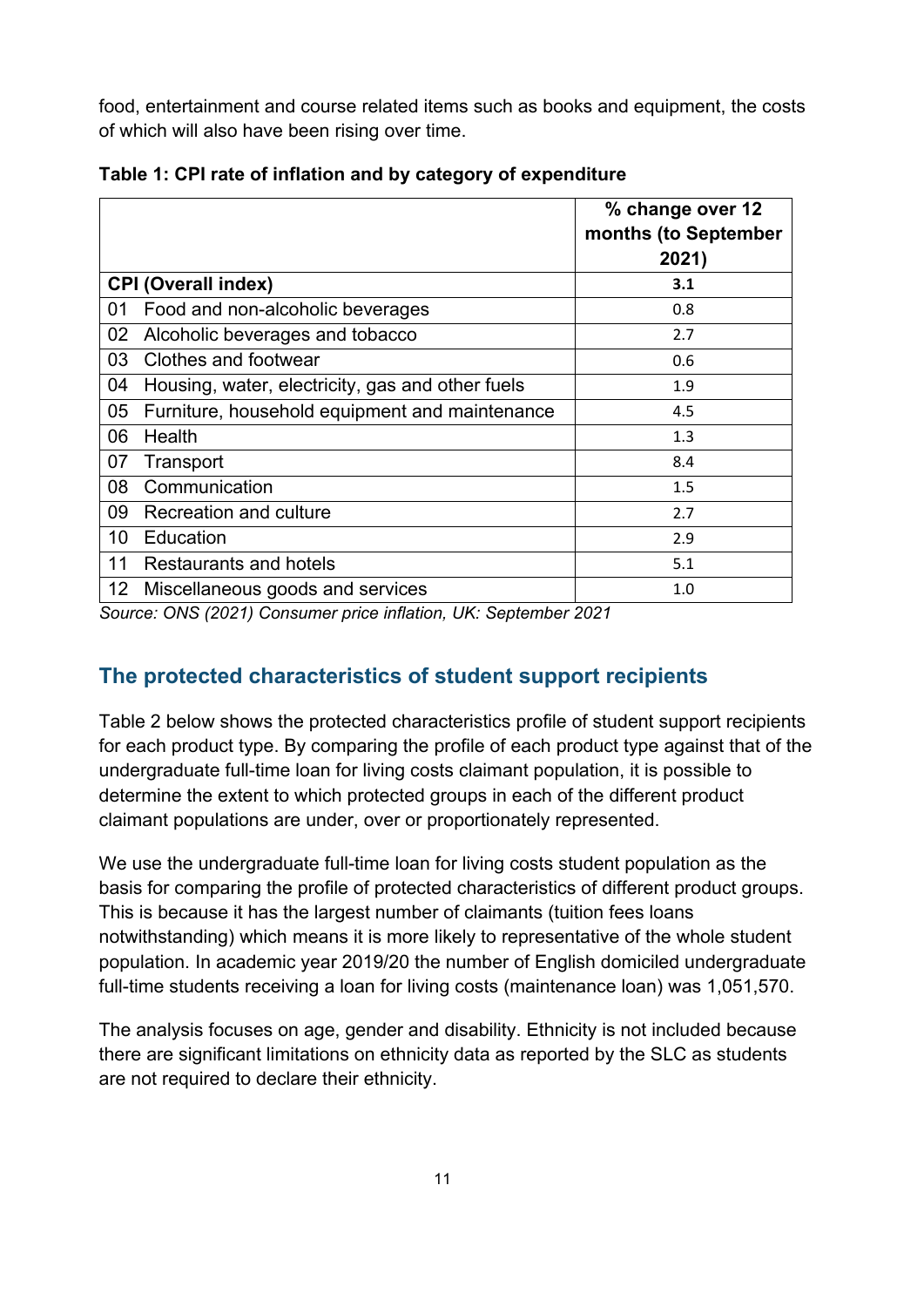## **Age**

SLC data in Table 2 below shows the percentage of young and mature students (defined as being 21 years of age or over *at the start of their course*) awarded different types of student support. The data shows that mature students are:

- Significantly over-represented in the part-time loan for living costs claimant population. This is likely to reflect the fact that mature students are more likely than younger students to study part-time because of their personal circumstances (e.g. family, work or financial commitments).
- Significantly over-represented in the postgraduate masters and doctoral loans populations, reflecting the fact that students are typically over the age of 21 when enrolling on these more advanced levels of study.
- Significantly over-represented in the maintenance and special support grant claimant populations and in the dependants related grant populations (i.e. ADG, PLA, CCG).
- Significantly over-represented in the postgraduate and part-time undergraduate DSA claimant population. They are also over-represented in the travel element of full-time undergraduate DSA.

#### **Gender**

Table 2 below shows that there is less variation in the gender profile across the different product claimant population compared to other protected characteristics. The key observations to note are:

- Female students are significantly over-represented in the population of childcare grant and parents' learning allowance claimant population while males are over-represented in the adult dependants' grant population.
- Female students are over-represented in the part-time loan for living costs claimant population. This is likely to reflect the fact that female students are more likely than male students to study part-time because of their personal circumstances (e.g. family commitments).
- Female students are over-represented in the full and part-time undergraduate DSA claimant population as well as the postgraduate DSA population.

## **Disability**

SLC does not require a student to declare whether or not they have a disability, so students applying for DSA has been used as a proxy. However, we would expect this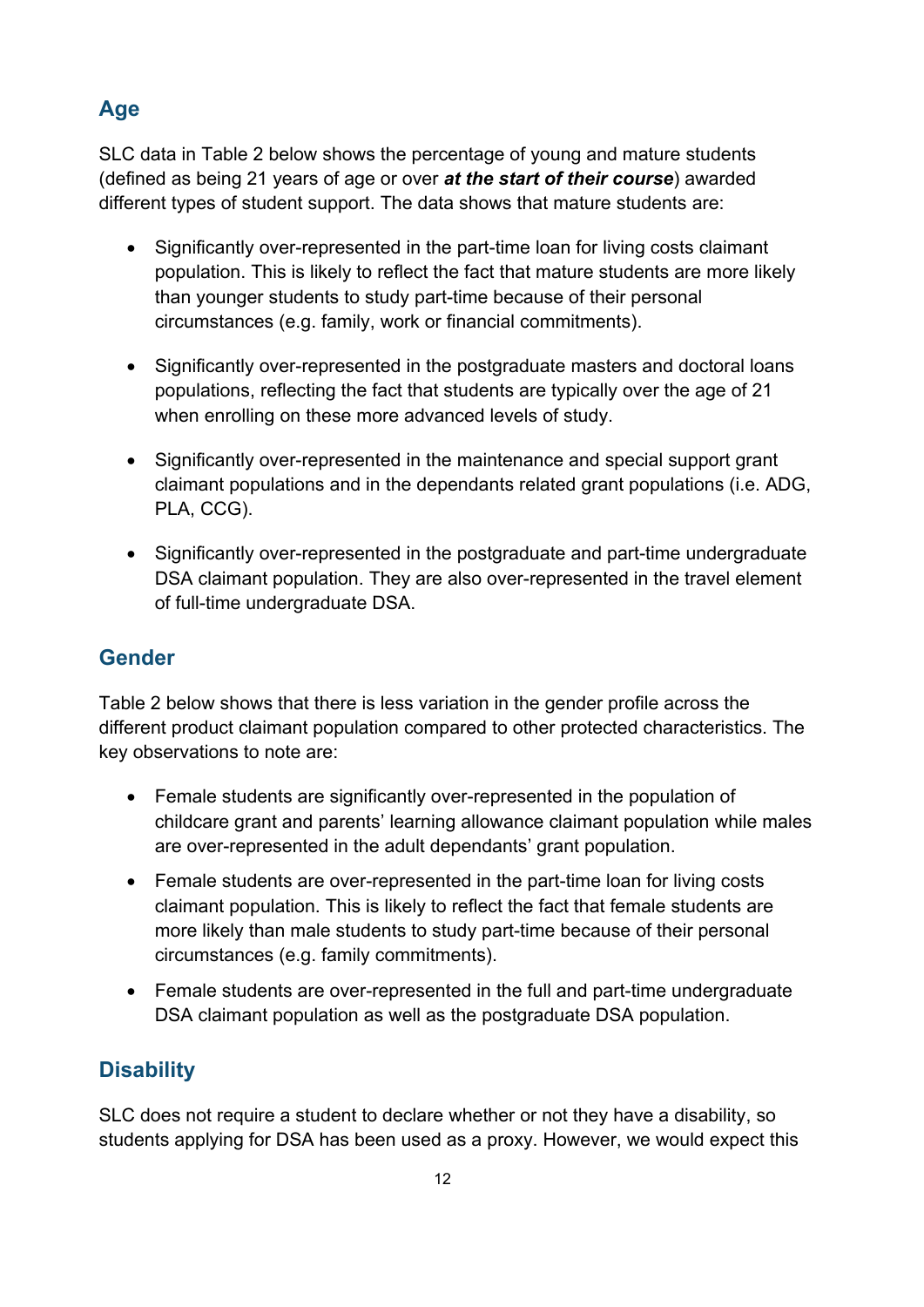to be a sub-set of the total number of students with a disability because not all students with a disability need additional support funded by DSA on top of any reasonable adjustments provided by their institution. The data shows that:

- DSA recipients are significantly over-represented in the part-time loan for living costs population.
- DSA recipients are modestly over-represented in the full-time maintenance and special support grant population and also in in the dependants related grant populations (CCG, PLA and ADG).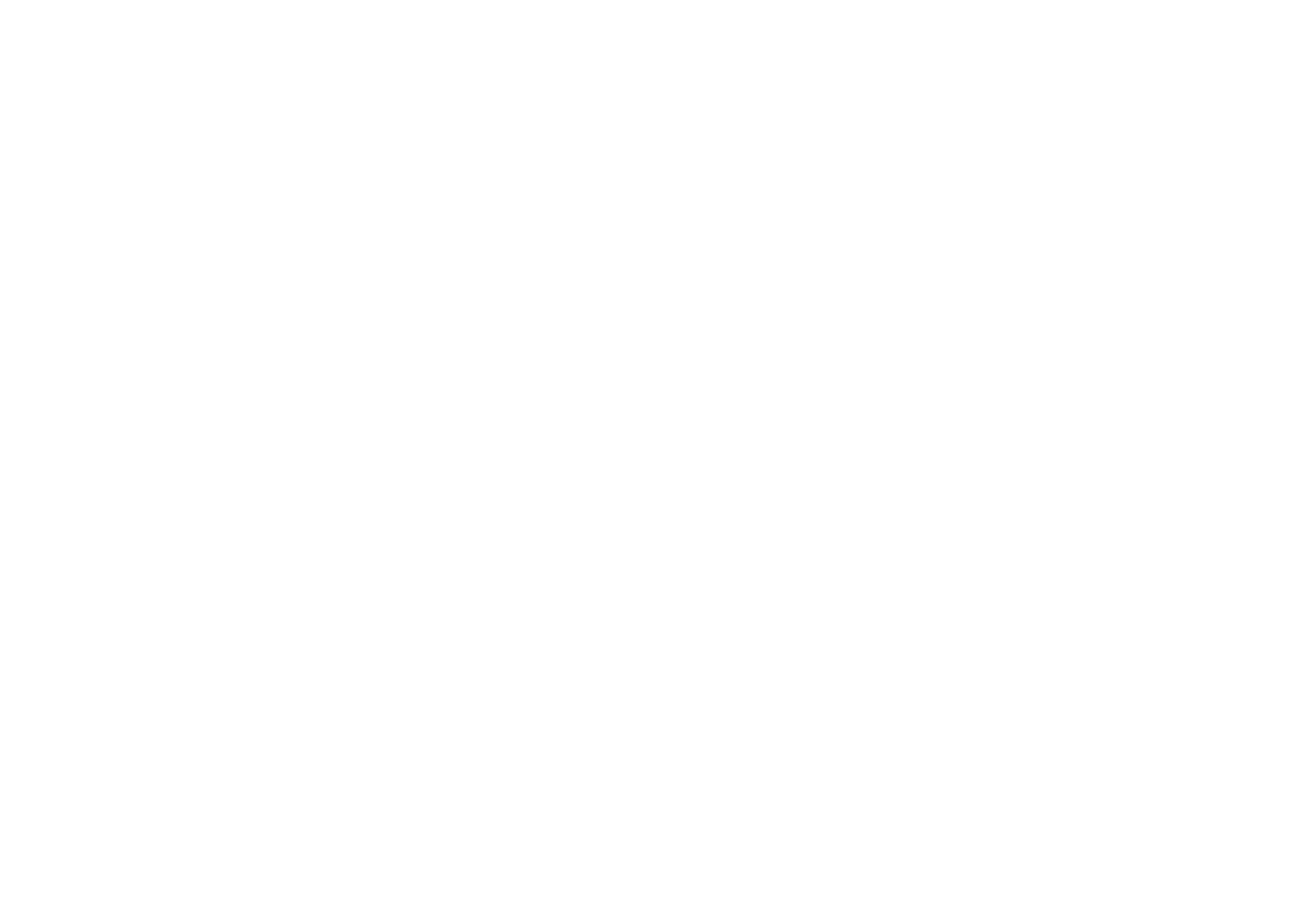#### **Table 2: Protected characteristics profile of 2019/20 England domiciled borrowers by product**

|                      |                                                  | <b>Number of</b> |                      | <b>Disability Status</b> | Gender |        | Age      |        |
|----------------------|--------------------------------------------------|------------------|----------------------|--------------------------|--------|--------|----------|--------|
| <b>Mode of Study</b> | <b>Product Group</b>                             | <b>Borrowers</b> | <b>Receiving DSA</b> | Not Receiving DSA        | Male   | Female | Under 21 | $21+$  |
|                      | <b>Full Time Maintenance Loans</b>               | 1,051,570        | 5.9%                 | 94.1%                    | 42.5%  | 57.5%  | 58.4%    | 41.62% |
|                      | Full Time Tuition Fee Loans                      | 1,072,890        | 6.0%                 | 94.0%                    | 42.7%  | 57.3%  | 60.3%    | 39.7%  |
|                      | Full Time Maintenance and Special Support Grants | 11,260           | 13.5%                | 86.5%                    | 52.0%  | 48.0%  | 0.1%     | 99.9%  |
|                      | Full Time Disabled Students Allowance (DSA)      | 62,285           | 100.0%               | 0.0%                     | 32.7%  | 67.3%  | 49.5%    | 50.5%  |
|                      | Non Medical Helper                               | 38,875           | 100.0%               | 0.0%                     | 31.5%  | 68.5%  | 47.1%    | 52.9%  |
|                      | <b>Equipment DSA</b>                             | 25,595           | 100.0%               | 0.0%                     | 32.0%  | 68.0%  | 55.8%    | 44.2%  |
|                      | <b>General DSA</b>                               | 40,245           | 100.0%               | 0.0%                     | 31.8%  | 68.2%  | 54.4%    | 45.6%  |
|                      | <b>Travel DSA</b>                                | 4,045            | 100.0%               | 0.0%                     | 29.3%  | 70.7%  | 31.7%    | 68.3%  |
|                      | Other Targeted Support Awards                    | 68,640           | 9.6%                 | 90.4%                    | 22.2%  | 77.8%  | 2.6%     | 97.4%  |
|                      | <b>Adult Dependants Grant</b>                    | 18,355           | 7.7%                 | 92.3%                    | 49.1%  | 50.9%  | 0.3%     | 99.7%  |
|                      | Parental Learners Allowance                      | 62,375           | 9.6%                 | 90.4%                    | 20.3%  | 79.7%  | 1.3%     | 98.7%  |
| Undergraduate        | <b>Childcare Grant</b>                           | 26,000           | 11.1%                | 88.9%                    | 11.4%  | 88.6%  | 1.8%     | 98.2%  |
|                      | <b>Travel Grant</b>                              | 1,540            | 4.0%                 | 96.0%                    | 36.9%  | 63.1%  | 61.6%    | 38.4%  |
|                      | Part Time Tuition Fee Loans                      | 81,655           | 5.6%                 | 94.4%                    | 32.9%  | 67.1%  | 7.0%     | 93.0%  |
|                      | Part Time Maintenance Loans                      | 6,705            | 16.0%                | 84.0%                    | 32.8%  | 67.2%  | 5.3%     | 94.7%  |
|                      | Part Time Grants - Course Grant                  | X                |                      |                          |        |        |          |        |
|                      | Part Time Grants - Tuition Fee Grant             | X                |                      |                          |        |        |          | X      |
|                      | Part Time Disabled Students Allowance (DSA)      | 3,995            | 100.0%               | 0.0%                     | 29.7%  | 70.3%  | 5.6%     | 94.4%  |
|                      | Non Medical Helper                               | 2,310            | 100.0%               | 0.0%                     | 28.2%  | 71.8%  | 4.3%     | 95.7%  |
|                      | Equipment DSA                                    | 1,920            | 100.0%               | 0.0%                     | 28.8%  | 71.2%  | 6.0%     | 94.0%  |
|                      | <b>General DSA</b>                               | 2,855            | 100.0%               | 0.0%                     | 29.1%  | 70.9%  | 6.6%     | 93.4%  |
|                      | <b>Travel DSA</b>                                | 170              | 100.0%               | 0.0%                     | 25.9%  | 74.1%  | 3.5%     | 96.5%  |
|                      | Post Graduate Masters Loans                      | 82,620           |                      |                          | 38.7%  | 61.3%  | 0.2%     | 99.8%  |
| Postgraduate         | Post Graduate Doctoral Loans                     | 2,720            |                      |                          | 45.0%  | 55.0%  | 0.0%     | 100.0% |
|                      | Post Graduate DSA                                | 6,910            | 100.0%               | 0.0%                     | 30.0%  | 70.0%  | 0.1%     | 99.9%  |
|                      | Non Medical Helper                               |                  |                      |                          |        |        |          |        |
|                      | <b>Equipment DSA</b>                             |                  |                      |                          |        |        |          |        |
|                      | <b>General DSA</b>                               |                  |                      |                          |        |        |          |        |
|                      | <b>Travel DSA</b>                                |                  |                      |                          |        |        |          |        |

Notes: Figures are for loans, grants and allowances paid by Funding Body England for the 2019/20 academic year as at 31<sup>st</sup> August 2020. Only England-domiciled borrowers are included (EU-domiciled students are excluded). Age is defined as at start of academic year 2019/20 (1<sup>st</sup> Sept 2019). Figures are for enrolled borrowers not just entrants. Figures for part-time ADG and CCG claimants not reported as disclosive. Postgraduate DSA is only one product, unlike undergraduate DSAs before 2021/22 which is split into four products in the figures above, hence why only one postgraduate figure is reported. Number of borrowers rounded to the nearest 5, x=below 3 suppressed to preserve confidentiality, .. =not available . Disaggregated figures do not always add up because of missing data.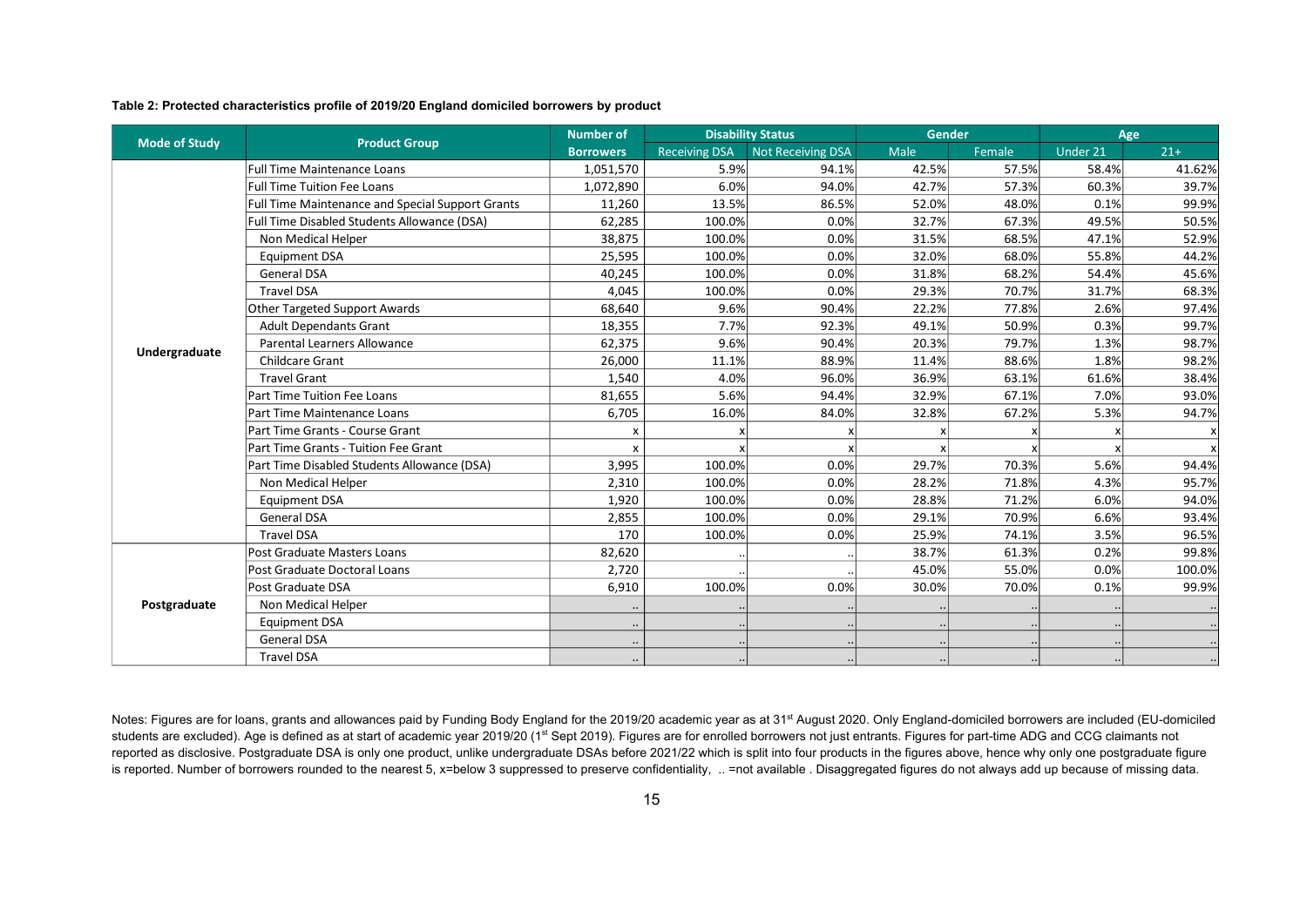## <span id="page-15-0"></span>**Analysis of proposed policy changes**

It is anticipated that inflation-indexed uplift in undergraduate loans for living costs as well as the postgraduate masters and doctoral loans will benefit all students, including low income groups who tend to be more reliant on financial support and are more likely to be from minority ethnic backgrounds<sup>5</sup>.

Students who are female, older or disabled will particularly benefit from the inflationary increase in the part-time loan for living costs based on the SLC protected characteristics profile data reported in Table 2 above.

Older and disabled students will be most positively impacted by the inflationary rise in dependants' grants (ADG, PLA, CCG) where they are over-represented with female students benefiting from just the uplift in CCG and PLA.

#### **The impact of policy changes on higher education participation**

As noted above, student finance exists to ensure that cost of study and affordability do not represent a barrier to participation in higher education while the inflationary uplift applied each year serves to ensure that students are not made worse off because of a reduction in the real value of the funding they receive.

Some students groups, especially those with protected characteristics, may however be more debt averse than others which may lead them to making poorer decisions about higher education, including choosing not to participate, even when it is in likely to benefit them in the long-run (see Box 1 below)  $6$ .

<sup>5</sup> HMG (2019) Income distribution: ethnicity facts and figures [https://www.ethnicity-facts](https://www.ethnicity-facts-figures.service.gov.uk/work-pay-and-benefits/pay-and-income/income-distribution/latest#:~:text=Percentage%20of%20households%20)[figures.service.gov.uk/work-pay-and-benefits/pay-and-income/income-](https://www.ethnicity-facts-figures.service.gov.uk/work-pay-and-benefits/pay-and-income/income-distribution/latest#:~:text=Percentage%20of%20households%20)

[distribution/latest#:~:text=Percentage%20of%20households%20](https://www.ethnicity-facts-figures.service.gov.uk/work-pay-and-benefits/pay-and-income/income-distribution/latest#:~:text=Percentage%20of%20households%20)

 $6$  For an overview of the literature and evidence base see for example Fagence and Hansom (2018) [https://assets.publishing.service.gov.uk/government/uploads/system/uploads/attachment\\_data/file/69](https://assets.publishing.service.gov.uk/government/uploads/system/uploads/attachment_data/file/693188/Influence_of_finance_on_higher_education_decision-making.pdf) 3188/Influence of finance on higher education decision-making.pdf and Pollard et al. (2019) [https://www.gov.uk/government/publications/the-student-finance-system-impact-on-disadvantaged](https://www.gov.uk/government/publications/the-student-finance-system-impact-on-disadvantaged-young-people)[young-people](https://www.gov.uk/government/publications/the-student-finance-system-impact-on-disadvantaged-young-people)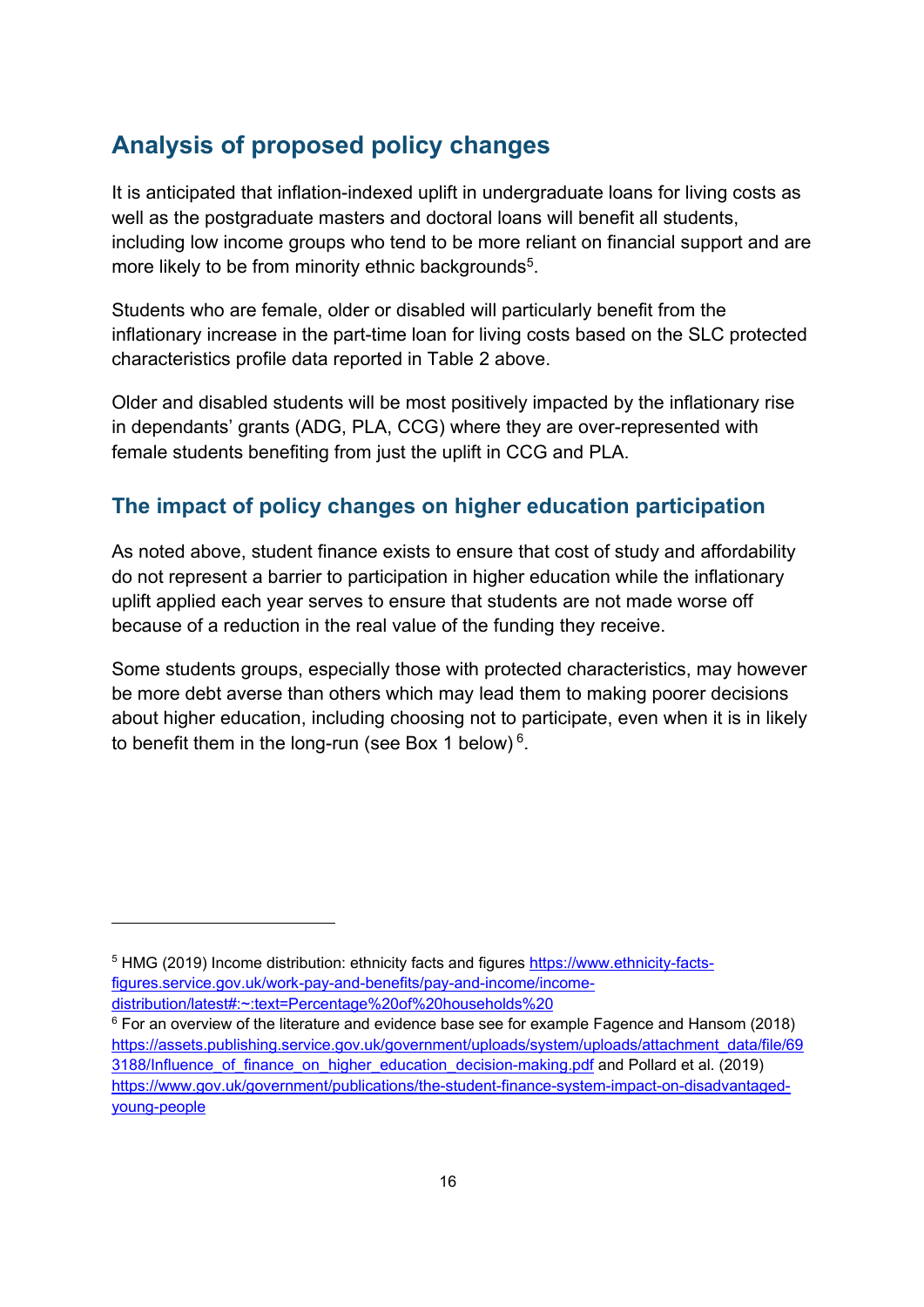#### **Box 1: Debt aversion**

Debt (or loan) aversion relates to the unwillingness of a person to borrow because of the financial costs associated with taking out a loan as well as the psychological effects such as anxiety and distress<sup>7 8</sup>. This can lead to people choosing not to borrow even though it would very likely improve their personal circumstances in the long run.

In the context of higher education, debt aversion relates to the reluctance of students to take out loans to cover the cost of their studies even when investment in their human capital will deliver positive long-term returns in terms of better employment and earnings prospects<sup>9</sup>.

This may be driven by a mix of sociological and cultural factors. For example, students may come from families with negative attitudes towards debt that have been influenced by past experience of over-indebtedness and its consequences. Similarly, students and their families may have religious values or beliefs which discourages or does not allow borrowing, especially if the loans attract interest.

The literature on debt aversion in higher education has evolved over time, reflecting changes in the student finance system and the increasing shift in the cost of study away from the taxpayer to the student. Evidence on student attitudes to risk reveal that students have become more comfortable taking on debt to fund their studies<sup>10</sup>.

Attitudes to debt are not uniform across the student population. Students who are female, older or from ethnic backgrounds and lower socio-economic groups are more likely to be debt averse. This will reflect in large part their personal circumstances (e.g. family or financial commitments) which will influence their perceptions of the costs, risks and benefits of investing in higher education<sup>11</sup>.

<https://www.llakes.ac.uk/sites/default/files/58.%20Callender%20and%20Mason.pdf>

<sup>7</sup> Baum, S. and Schwartz, S. (2013) *Student aid, student behaviour and educational attainment [https://gsehd.gwu.edu/sites/default/files/documents/PUBLISHED\\_Baum\\_Schwartz.pdf](https://gsehd.gwu.edu/sites/default/files/documents/PUBLISHED_Baum_Schwartz.pdf)*

<sup>8</sup> Callender, C. and Mason, G. (2017) *Does student loan debt deter higher education participation: new evidence from England* 

<https://www.llakes.ac.uk/sites/default/files/58.%20Callender%20and%20Mason.pdf>

<sup>9</sup> Callender and Mason (2017) found that in 2015, 74% of respondents stated that student loans to fund a university education represented a good investment. This compared with 52% when the same question was asked students in 2002. Much of the increase was attributed to more positive responses from female students.

<sup>10</sup> Callender, C. and Mason, G. (2017) *Does student loan debt deter higher education participation: new evidence from England* 

<sup>11</sup> See for example Gayardon, A. *et al.* (2019) *The determinants of student loan take-up* <https://link.springer.com/content/pdf/10.1007%2Fs10734-019-00381-9.pdf> and Callender and Mason (2017) *Does student loan debt deter higher education participation: new evidence from England*  <https://www.llakes.ac.uk/sites/default/files/58.%20Callender%20and%20Mason.pdf>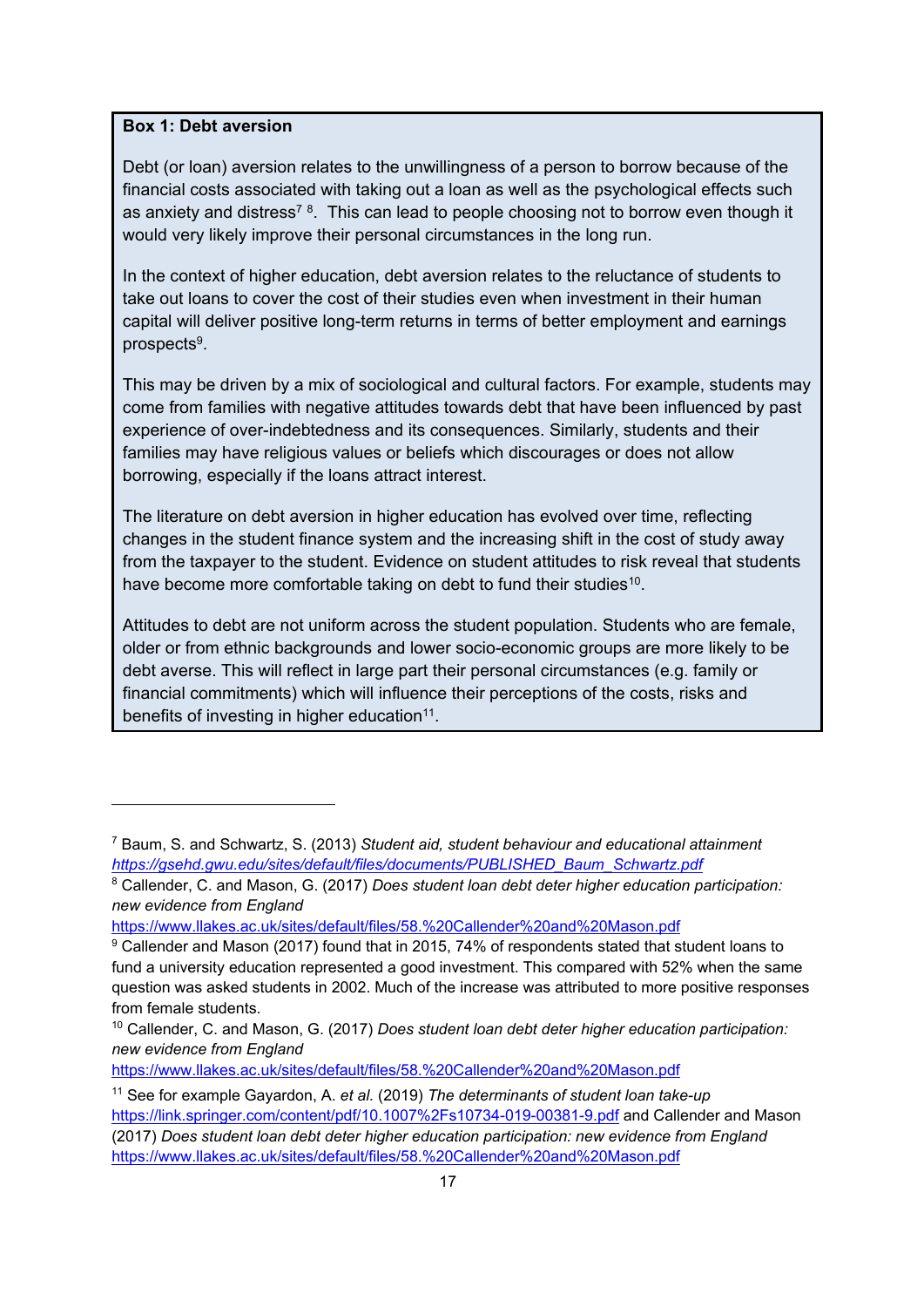While an increase in loan funding will increase student debt (in nominal terms only), an equivalent increase in grant funding will not (since it does not need to be repaid). However, the income contingent nature of loan repayments means that the longerterm impact will only be felt by high/middle earning borrowers who go on to repay all or nearly all of their student loan. Any outstanding loan balance is cancelled at the end of the students' loan term.

Based on the available evidence, the inflationary increase in undergraduate loans for living costs, maintenance grants for full-time pre August 2016 starters, full-time dependants grants and full-time, part-time and postgraduate disabled students' allowance for 2022/23 will not significantly alter participation decisions or have a differential impact across protected groups. The increase will be nominal; in real terms students will be neither worse nor better off. Further, there is little evidence that the 2012 reforms which saw a significant increase in HE fees and associated debt levels, have had a significant impact in deterring participation in higher education amongst disadvantaged groups of students. In addition, the experience of introducing loans for undergraduate students suggests students are increasingly accepting of debt when it represents an investment in their education.

As with undergraduate support, the amendments to increase the maximum amount of loan available for postgraduate master's degree courses and postgraduate doctoral degree courses in line with inflation for 2022/23, are likely to have a relatively small impact on debt averse groups, as the maximum loan amount will be increased only enough to maintain its value in real terms.

#### **Impact of an inflationary increase to maximum DSA for 2022/23 on undergraduate and postgraduate DSA recipients**

As a general point, it is rare for students to take up the maximum, or close to the maximum, of the DSA. This is because DSA funding is awarded on the basis of need (i.e. it is awarded for specific disability-related support needs recommended by a needs assessor and approved by SLC). The vast majority of students currently use only a small proportion of the maximum DSA and so we forecast that they will see no change as a result of an inflationary increase to the maximum DSA for 2022/23.

An inflationary increase will maintain the value of the maximum DSA in real terms in 2022/23 for students who qualify for the maximum DSA.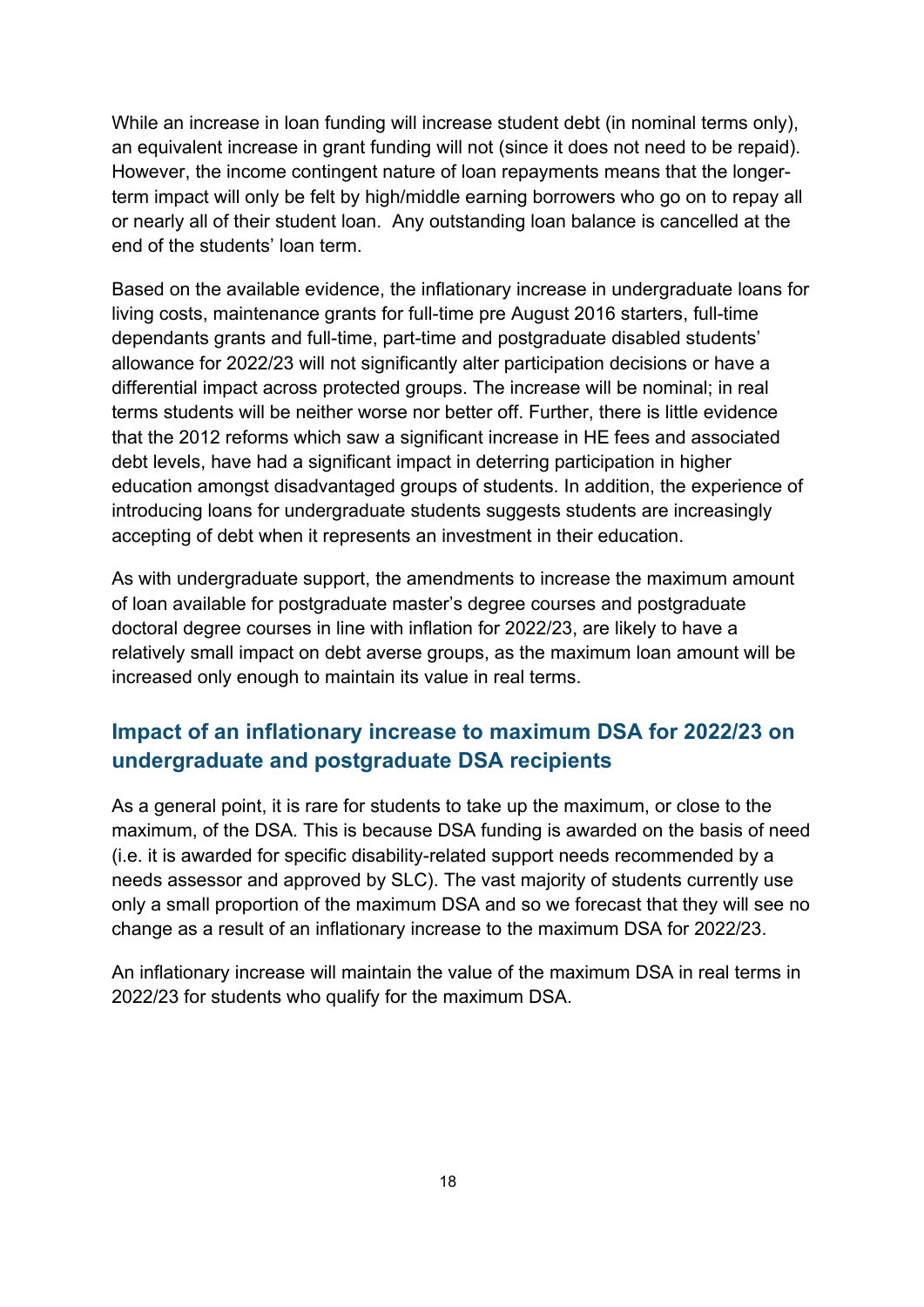# <span id="page-18-0"></span>**Other proposed changes to higher education student finance for 2022/23**

# <span id="page-18-1"></span>**Introducing a new Eligibility Category in Regulations for Afghan Locally Employed Staff.**

A new eligibility provision is being introduced in Student Finance Regulations for higher and further education so that current and former employees of the UK Government and their family members that have been granted leave to enter from Afghanistan to the UK under the Home Office's Relocation and Assistance Scheme may qualify for student support in England, home fee status and are "qualifying persons" for the purposes of tuition fee limits. Students who are in this category will not need to satisfy a three-year ordinary residence requirement. This category of student will need, however, to have been ordinarily resident in the UK and Islands since the grant of such leave.

Eligible persons and their family members who have been granted leave and who are starting undergraduate courses in the 2022/23 academic year will qualify for loans for tuition fees and living costs and grants for living and other costs where applicable.

Eligible persons and their family members who have been granted leave under this category who are starting postgraduate master's degree courses in the 2022/23 academic year and postgraduate doctoral degree courses in the 2022/23 academic year will qualify for postgraduate master's degree and postgraduate doctoral degree loans, respectively.

Eligible persons and their family members who have been granted leave and who are starting courses at the European University Institute (EUI) in Florence in the 2022/23 academic year will qualify for grants for living and other costs to undertake postgraduate courses at the EUI.

Eligible persons and their family members who have been granted leave are starting Further Education courses in the 2022/23 academic year who are granted leave under these categories will qualify for advanced learner loans.

Eligible persons and their families will also qualify for home fee status and, for undergraduate courses, be subject to maximum tuition fee limits.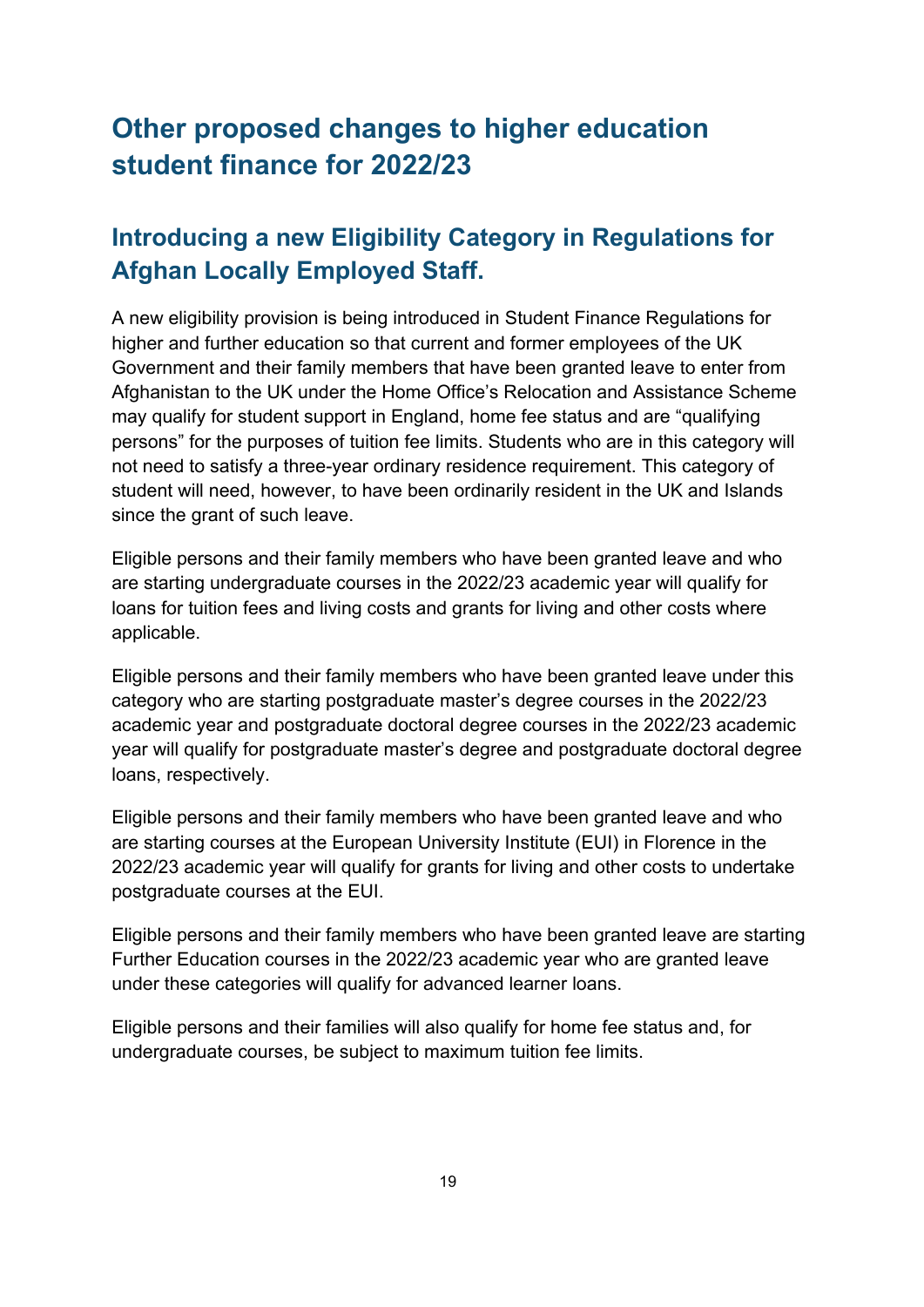# <span id="page-19-0"></span>**Analysis**

The limited evidence available means that a detailed and specific analysis of the potential equality impacts has not been possible. However, we conclude that the creation of the new eligibility category for student support is a positive change, which will have a positive impact on individuals from a protected group (race) as it will enable them to access student support for higher education without needing to wait until they obtain settled status or qualify under the long residency category.

# <span id="page-19-1"></span>**Changes to home fee status and tuition fee support for family members of settled persons living in the UK.**

For the current academic year, 2021/22, family members of UK nationals are able to continue accessing student support as they could when the UK was a member of the EU. However, family members of other settled persons are not currently entitled to tuition fee loans. Now we have left the EU there is no obvious justification for treating family members of UK nationals more favourably than family members of other settled persons.

All settled persons living in the UK by definition have a strong connection to the UK, and have unrestricted rights to enter and remain, and their family members have access to identical immigration routes, regardless of the nationality of the settled person.

Family members of all settled persons in the UK who are starting full-time and parttime undergraduate courses in 2022/23 qualify for tuition fee loans. Eligibility is currently limited to family members of UK nationals. This category of person must be ordinarily resident in the UK and Islands (the Crown Dependencies) for three years prior to the start of their course in order to qualify for tuition fee loans.

This category of person who are starting postgraduate master's degree courses and postgraduate doctoral degree courses in 2022/23 will qualify for postgraduate master's degree and doctoral degree loans. In addition, this category of person who are starting further education courses in 2022/23 will qualify for advanced learner loans.

In addition, family members of all settled persons in the UK who are starting courses in 2022/23 will qualify for home fee status and, for undergraduate courses, be subject to maximum fee limits.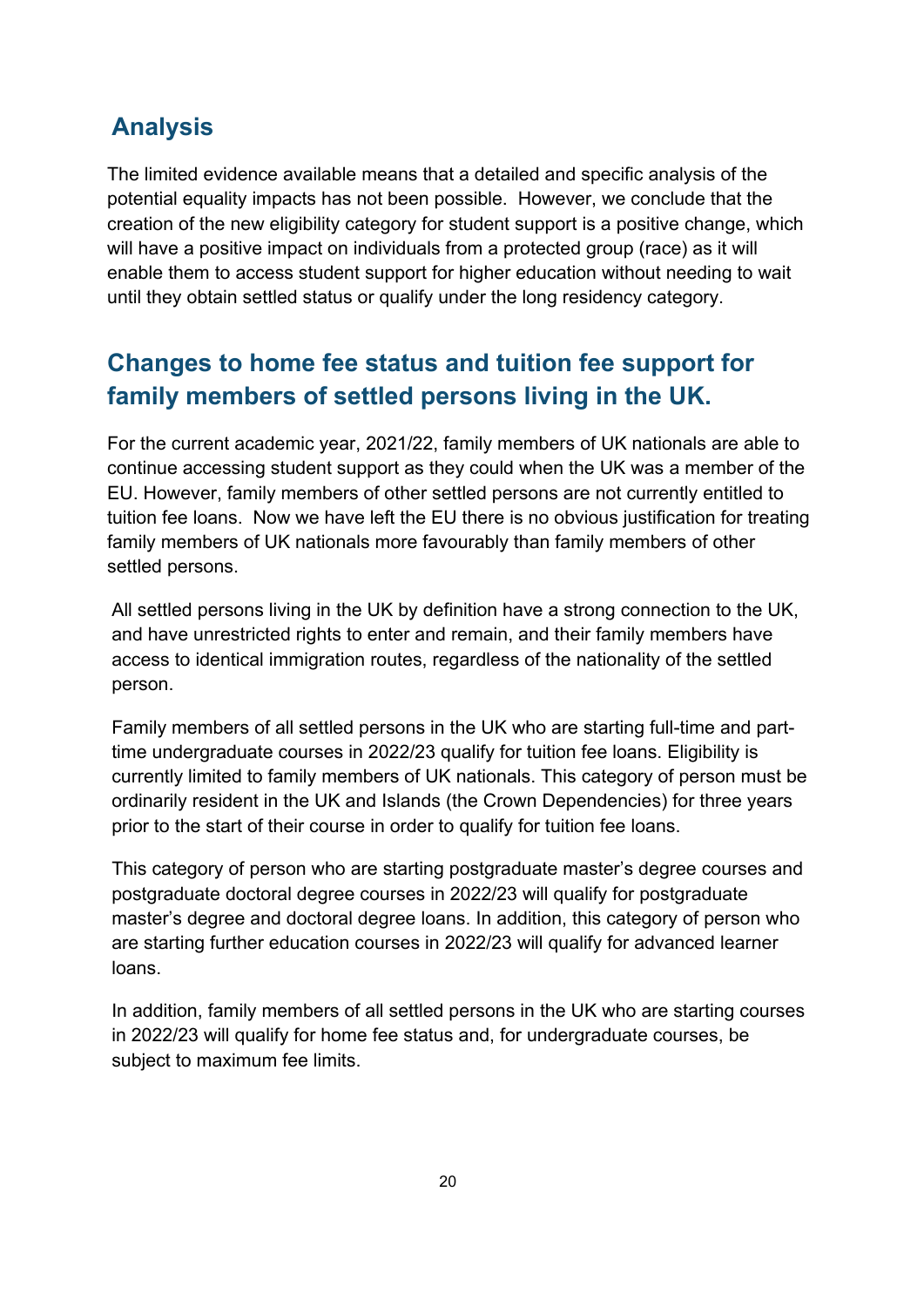# <span id="page-20-0"></span>**Analysis**

With regard to extending rights to the family members of all settled persons in the UK, neither HESA nor SLC collect data on family relationships. However, in AY 2019/20 there were only 196 non-UK, non-EU nationals accessing student support<sup>12</sup> and it is likely that only a very small proportion of these would have been family members of non-UK nationals (i.e. the additional group).

Given that we are extending rights to family members of all settled persons in the UK, we consider that the equality impacts (if any) are not likely to be significant but would expect a positive impact on those with the protected characteristics of race (as all would be non-British), age, gender and disability given access to student support is being enhanced. This policy will help facilitate access to education for these additional students.

# <span id="page-20-1"></span>**Changes to tuition fee support and home fee status for settled persons and their family members living in the specified British Overseas Territories.**

UK nationals and their family members domiciled in specified British overseas territories (BOTs) are currently entitled to home fee status on the basis of three years' ordinary residence in the UK, Islands and the specified BOTs (and have been since 2007).

Persons who have settled status on arrival in the UK, and those covered by the EU Withdrawal Agreement, EEA EFTA Separation Agreement or Swiss Citizens' Rights Agreement (the Withdrawal Agreements) who come to the UK from specified BOTs and who are starting full-time and part-time undergraduate courses in 2022/23 will qualify for tuition fee loans. To qualify, persons resident in the BOTs will need to satisfy the three-year ordinary residence requirement in the UK, Islands or specified BOTs. In addition, the family members of all persons settled when in the UK will now have access to home fee status, subject to the same residence requirement. Persons with citizens' rights in the UK under the Withdrawal Agreements will be able to count periods of residence in all overseas territories as part of the normal threeyear qualifying period for eligibility for tuition fee loans.

Corresponding changes in relation to student support will be made for students in these categories who are starting postgraduate master's degree courses and postgraduate doctoral degree courses in 2022/23 who will qualify for postgraduate

<sup>&</sup>lt;sup>12</sup> Management information as at 14 June, 2020, provided by the Student Loans Company.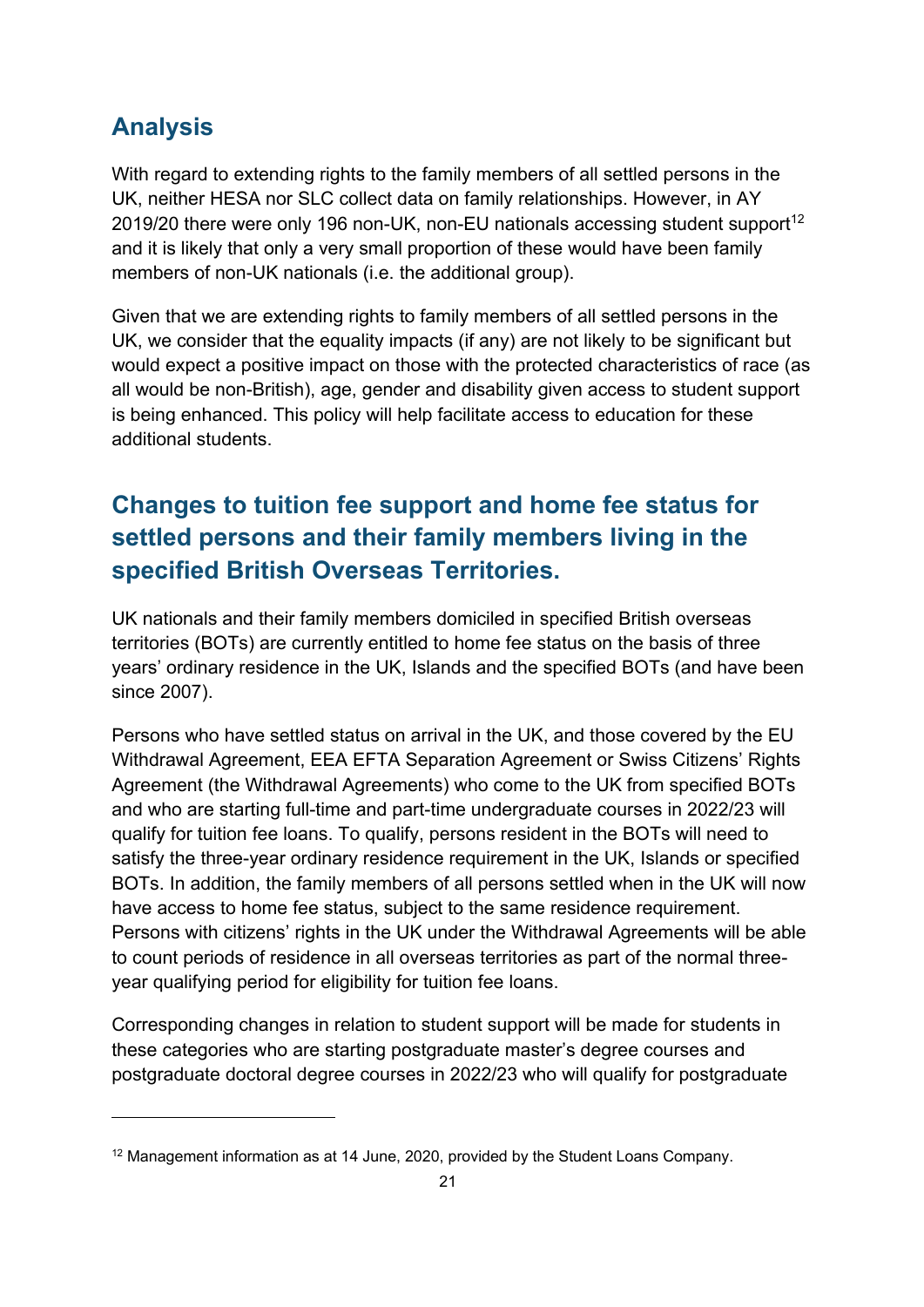master's degree and doctoral degree loans. In addition, students in these categories who are starting further education courses in 2022/23 will qualify for advanced learner loans.

In addition, family members of students in these categories who are starting courses in 2022/23 will qualify for home fee status and, for undergraduate courses, be subject to maximum fee limits.

## <span id="page-21-0"></span>**Analysis**

With regard to settled persons and their family members living in the BOTs, given the limited numbers of students involved and given that we are extending rights to home fee status and tuition fee support to all settled persons as well as those covered by the Withdrawal Agreements, and home fee status to the family members of person who would be settled in the UK, we consider that the equality impacts (if any) on this front are not likely to be significant but we would expect a positive impact on those with the protected characteristics of race, age, gender and disability from BOTs given access to home fee status is being enhanced. We do know from analysis previously undertaken of HESA data that in 2018/19 UK nationals from the BOTs studying undergraduate courses in England were more likely to be over 30 and female than UK nationals in the UK, but less likely to be disabled. Data on ethnicity is not held. This policy will help facilitate access to education for these additional students.

Not extending rights to tuition fee loans for the family members of persons with settled status in the UK who are ordinarily resident in the BOTs, could have a marginally negative impact on those protected categories mentioned. However, given there is limited rationale for making this change, and the extremely low numbers concerned, the impact is assessed to be negligible.

UK nationals and EU nationals and their family members with citizens' rights residing in Gibraltar will not have access to tuition fee loans or home fee status in England for courses starting on or after 1 January 2028. However, the addition of a new category that provides access to tuition fee loans to those living in specified BOTs (which includes Gibraltar) will allow those from Gibraltar with settled status on arrival in the UK plus those covered by the EU Withdrawal Agreement, to access home fee status and student support without time limit. Further, the Government of Gibraltar already pays tuition fees on behalf of their residents with Gibraltarian status, and therefore this change will have no discernible impact on those with protected characteristics.

In academic year 2018/19, there were 938,390 full-time undergraduate students enrolled at English Higher Education Institutions, who were UK nationals domiciled in the UK prior to study. There were 205 UK nationals classified as Gibraltar domiciled,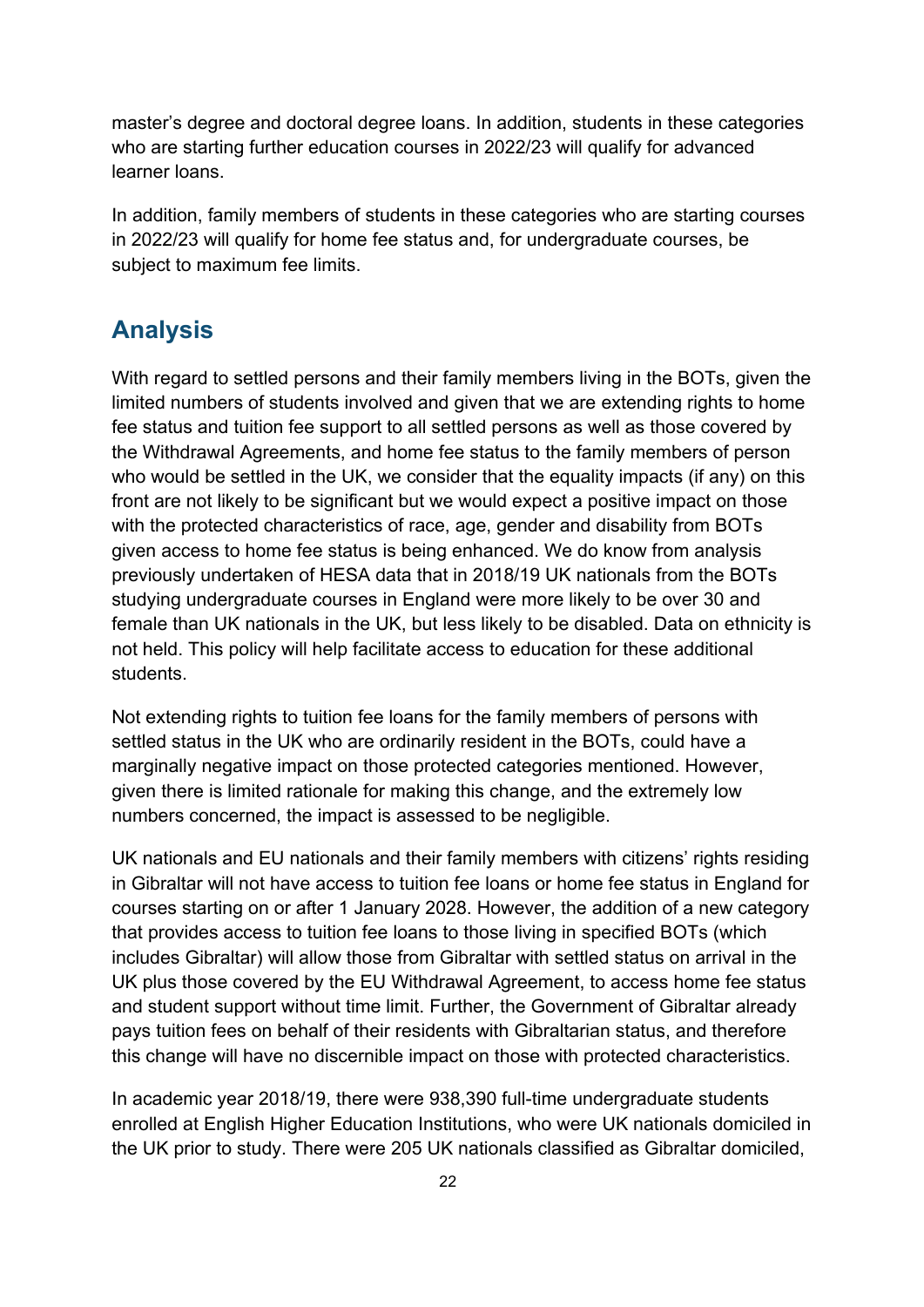480 UK nationals domiciled in the remaining BOTs and no UK nationals domiciled in EU OTs. There were also 430 EU nationals domiciled in Gibraltar, 10 in the remaining BOTs and 60 in the EU OTs. Hence the number of persons affected by the policy position will be small.

There are many similarities and some minor differences regarding the UK and EU nationals domiciled in Gibraltar and other specified BOTs that should be noted. The table below shows the following:

- The protected characteristics of UK national students domiciled in BOTs resembles the protected characteristics of students of all nationalities domiciled in BOTs.
- The protected characteristics of UK national students domiciled in Gibraltar resembles the protected characteristics of students of all nationalities domiciled in Gibraltar, although the split between male and females in the latter is more evenly balanced.
- The age distribution of UK national students domiciled in BOTs is similar to the age distribution of UK domiciled UK national students
- UK nationals domiciled in Gibraltar tend to be younger (under 24) than in the UK or other BOTs generally.
- The share of female students among UK national students domiciled in BOTs is greater than the share of female students domiciled in the UK, although the share of female students with UK nationality in Gibraltar is slightly below that of male students.
- Disability characteristics are slightly lower for UK national students domiciled in BOTs compared to those in the UK, with a lower percentage still of UK nationals with a known disability domiciled in Gibraltar.
- With regard to EU nationals, those domiciled in EU OTs more closely mirror those EU nationals in the UK while a higher proportion of those in Gibraltar fall into the younger age bracket (below 24 years). There are slightly more EU nationals aged 30 and over domiciled in the BOTs than UK nationals domiciled in the BOTs.
- EU nationals domiciled in the BOTs with a known disability are slightly higher than UK nationals in the BOTs, although the number of EU students was very small.
- We do not hold data for protected characteristics of those domiciled outside the UK under ethnicity<sup>13</sup>.

Our assessment is that although protected groups of EU nationals who will be affected by our proposed position are slightly over represented, namely gender (females) the impact of these options will not differ on the basis of these characteristics.

<sup>&</sup>lt;sup>13</sup> HESA collects ethnicity information from UK domiciled students only.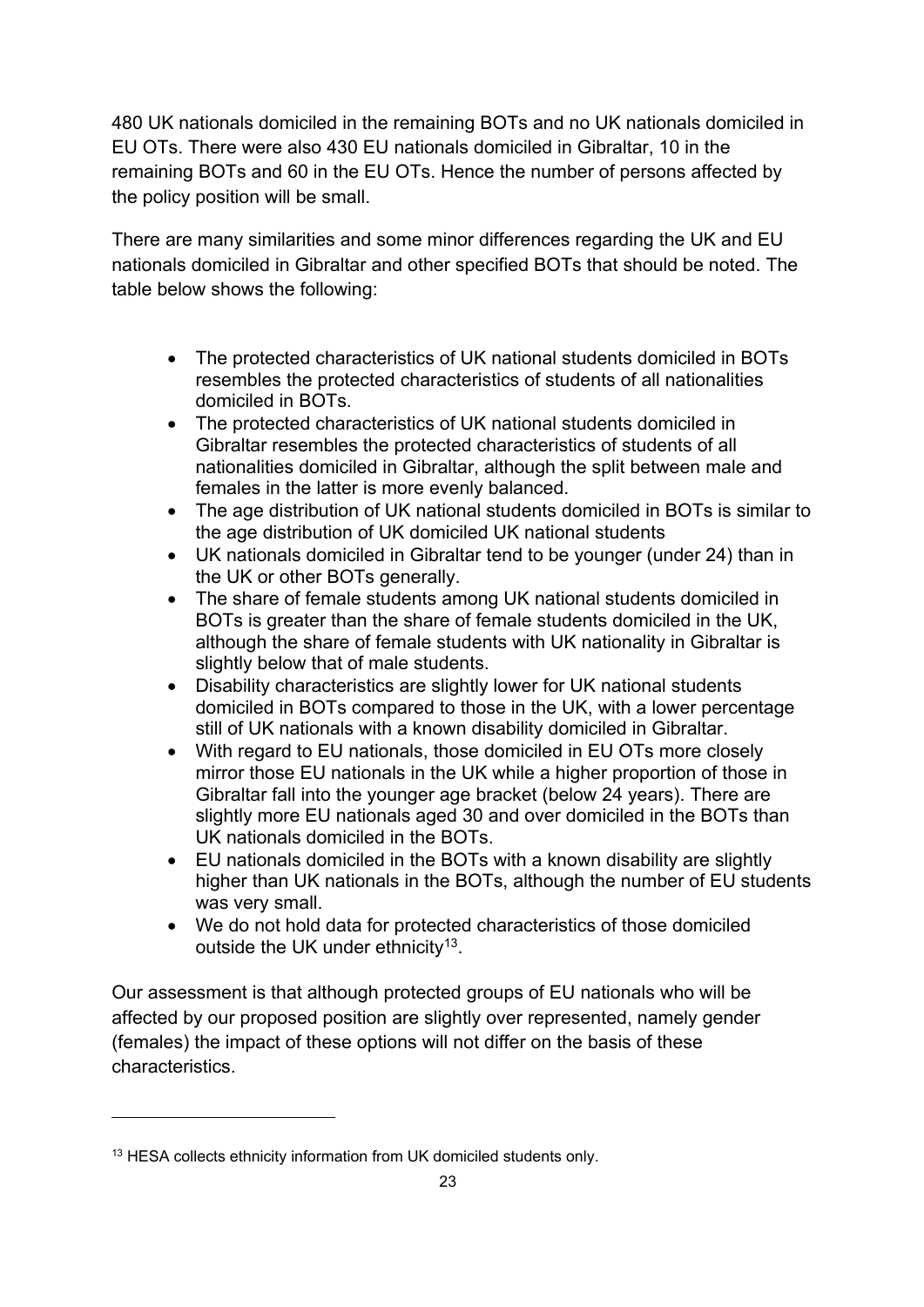As set out above, persons with citizens' rights in the UK under the Withdrawal Agreements will be able to count periods of residence in all overseas territories (which includes EU overseas territories) as part of the normal three-year qualifying period for eligibility for tuition fee loans. Our assessment is that persons with citizens' rights who arrived in the UK before the end of the transition period, who have been granted pre-settled status under the EU settlement scheme, and where part of the previous 3 years residence was spent in an EU OT would give rise to a negligible number of eligible persons (if any) who have come here via such a route. The equalities impact of this policy therefore will also be negligible.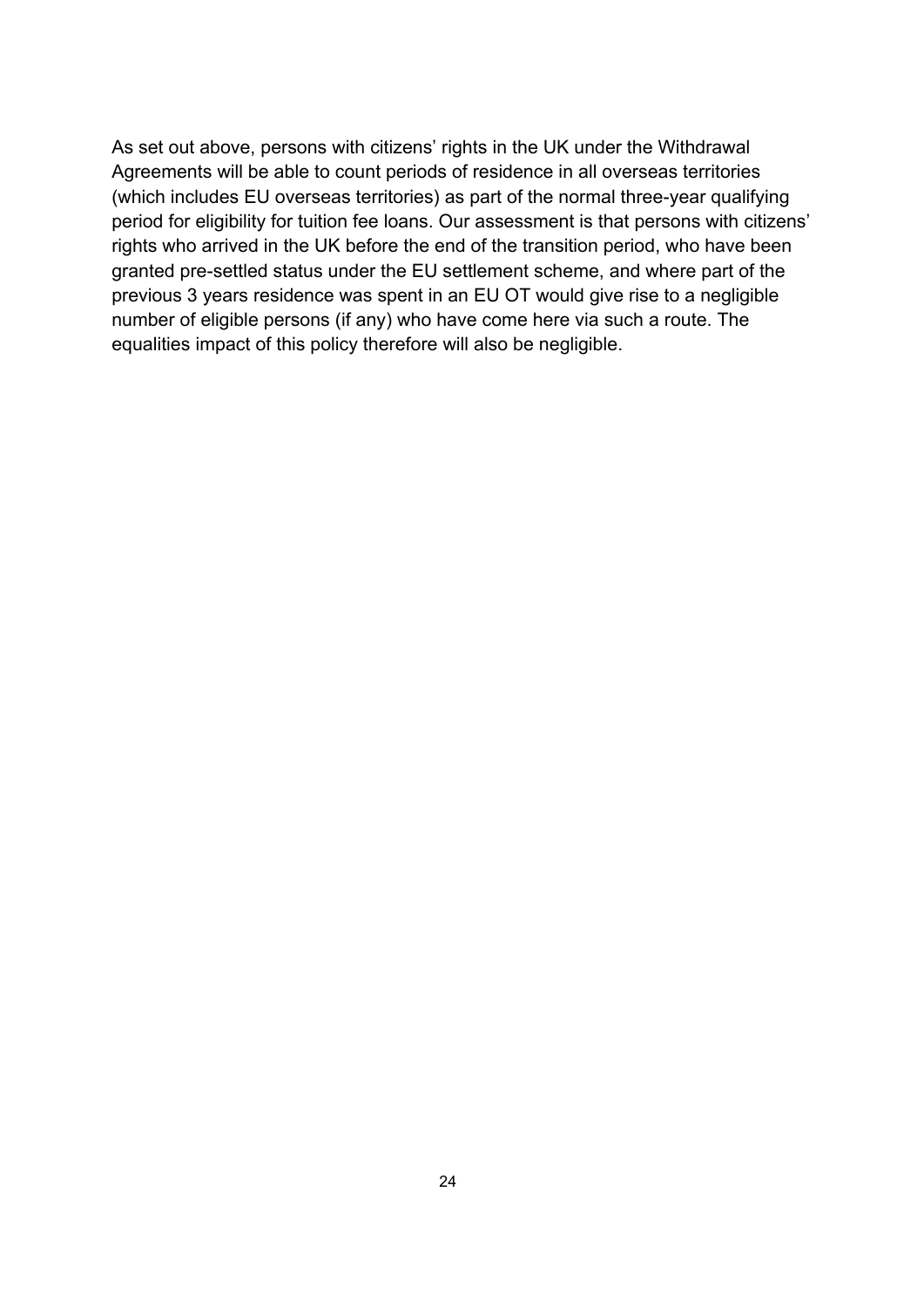#### **Protected characteristics of full-time undergraduate enrolments by nationality<sup>1</sup> and domicile<sup>2</sup>**

English Higher Education Institutions

#### Academic Year 2018/19

|                   |                         | UK Nationalities<br>Domicile |                  |                            |                          | <b>EU Nationalities</b><br><b>Domicile</b> |           |                                   |                          | <b>All Nationalities</b><br>Domicile |           |                            |                          |
|-------------------|-------------------------|------------------------------|------------------|----------------------------|--------------------------|--------------------------------------------|-----------|-----------------------------------|--------------------------|--------------------------------------|-----------|----------------------------|--------------------------|
|                   |                         |                              |                  | <b>British</b><br>Overseas | <b>EU</b><br>Overseas    |                                            |           | <b>British</b><br><b>Overseas</b> | EU<br>Overseas           |                                      |           | <b>British</b><br>Overseas | EU<br>Overseas           |
|                   |                         | <b>UK</b>                    | <b>Gibraltar</b> | Territories <sup>3</sup>   | Territories <sup>4</sup> | <b>IUK</b>                                 | Gibraltar | Territories <sup>3</sup>          | Territories <sup>4</sup> | <b>UK</b>                            | Gibraltar | Territories <sup>3</sup>   | Territories <sup>4</sup> |
|                   | 20 years & under        | 65.2%                        | 77.9%            | 58.8%                      | 100.0%                   | 45.5%                                      | 77.7%     | 58.3%                             | 42.4%                    | 63.0%                                | 77.7%     | 56.1%                      | 38.6%                    |
|                   | $21-24$ years           | 24.5%                        | 20.1%            | 28.5%                      | 0.0%                     | 26.3%                                      | 21.6%     | 33.3%                             | 39.0%                    | 24.8%                                | 21.2%     | 31.3%                      | 40.0%                    |
| Age               | 25-29 years             | 4.4%                         | 1.5%             | 6.5%                       | 0.0%                     | 10.7%                                      | $0.0\%$   | 0.0%                              | 15.3%                    | 4.9%                                 | 0.5%      | 7.1%                       | 15.7%                    |
|                   | 30 years & over         | 5.9%                         | 0.5%             | 6.3%                       | 0.0%                     | 17.5%                                      | 0.7%      | 8.3%                              | 3.4%                     | 7.3%                                 | 0.6%      | 5.4%                       | 5.7%                     |
|                   | Age unknown             | $0.0\%$                      | $0.0\%$          | $0.0\%$                    | 0.0%                     | 0.0%                                       | $0.0\%$   | 0.0%                              | $0.0\%$                  | $0.0\%$                              | $0.0\%$   | 0.1%                       | 0.0%                     |
|                   | Female                  | 56.4%                        | 46.6%            | 61.5%                      | 100.0%                   | 59.2%                                      | 52.1%     | 58.3%                             | 49.2%                    | 56.6%                                | 50.5%     | 62.9%                      | 47.1%                    |
| Gender            | Male                    | 43.5%                        | 53.4%            | 38.5%                      | 0.0%                     | 40.8%                                      | 47.7%     | 41.7%                             | 49.2%                    | 43.3%                                | 49.4%     | 37.1%                      | 51.4%                    |
|                   | Other                   | 0.1%                         | $0.0\%$          | 0.0%                       | 0.0%                     | 0.0%                                       | 0.2%      | 0.0%                              | 1.7%                     | 0.1%                                 | 0.2%      | 0.0%                       | 1.4%                     |
| <b>Disability</b> | Known disability        | 17.8%                        | 9.3%             | 13.1%                      | 0.0%                     | 8.3%                                       | 9.3%      | 16.7%                             | 8.5%                     | 16.9%                                | 9.3%      | 11.1%                      | 7.1%                     |
| status            | No known disability     | 82.2%                        | 90.7%            | 86.9%                      | 100.0%                   | 91.7%                                      | 90.7%     | 83.3%                             | 91.5%                    | 83.1%                                | 90.7%     | 88.9%                      | 92.9%                    |
|                   | White                   | 72.4%                        |                  |                            |                          | 62.7%                                      |           |                                   |                          | 69.2%                                |           |                            |                          |
| <b>Ethnicity</b>  | <b>Black</b>            | 6.8%                         |                  |                            |                          | 15.8%                                      |           |                                   |                          | 8.9%                                 |           |                            |                          |
|                   | Asian                   | 13.5%                        |                  | N/A <sup>5</sup>           |                          | 9.8%                                       |           | N/A <sup>5</sup>                  |                          | 14.2%                                |           | N/A <sup>5</sup>           |                          |
|                   | Other (including mixed) | 6.5%                         |                  |                            |                          | 10.1%                                      |           |                                   |                          | 6.9%                                 |           |                            |                          |
|                   | Ethnicity unknown       | 0.8%                         |                  |                            |                          | 1.7%                                       |           |                                   |                          | 0.9%                                 |           |                            |                          |
|                   | Grand Total             | 938,390                      | 205              | 480                        |                          | 66,060                                     | 430       | 10                                | 60                       | 1,046,855                            | 635       | 840                        | 70                       |

#### **Source**

*DfE analysis of Higher Education Statistics Agency (HESA) student record*

#### **Notes**

*Figures are based on HESA standard higher education registration population Figures have been rounded up or down to the nearest five, so components may not sum to totals Percentages are calculated using unrounded figures*

*<sup>1</sup>Nationality is defined as country of legal nationality*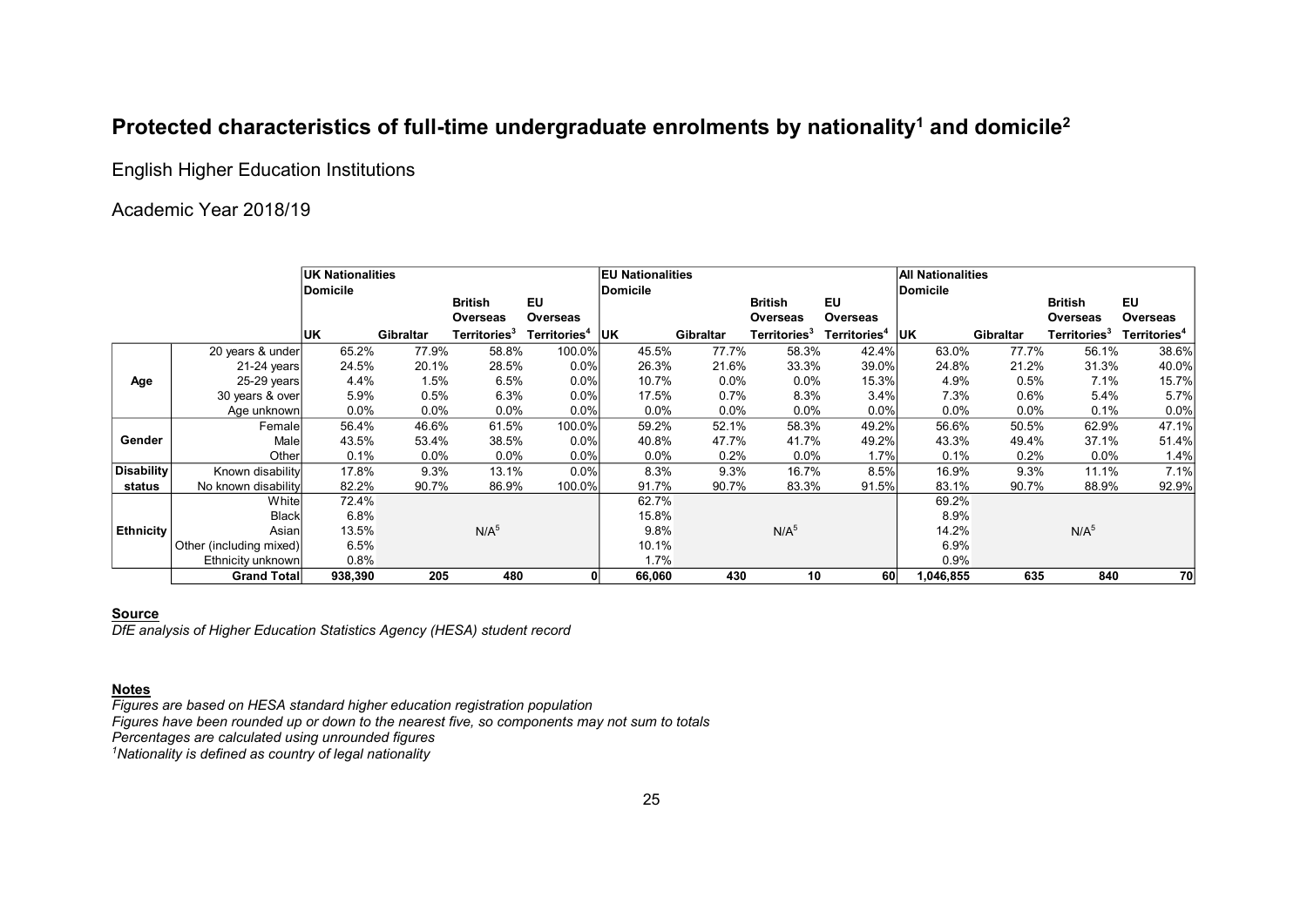<sup>1</sup>Where a student has dual-nationality, if one nationality is British then they are coded as UK nationality. If neither nationality is British but one is non-UK EU, then they are coded *as relevant EU country nationality.*

*<sup>1</sup>Otherwise, they are coded as either country. More information on HESA definitions of nationality can be found here:*

[1https://www.hesa.ac.uk/collection/c17051/a/nation](https://www.hesa.ac.uk/collection/c17051/a/nation)

*<sup>2</sup>Domicile refers to country of student's permanent home address prior to entry to the course. More information regarding domicile can be found here:*

[2https://www.hesa.ac.uk/collection/c19051/a/domicile](https://www.hesa.ac.uk/collection/c19051/a/domicile)

*<sup>3</sup>British Overseas Territories include: Anguilla, Bermuda, British Virgin Islands, Cayman Islands, Falkland Islands, Montserrat, Pitcairn Islands, South Georgia and South Sandwich Islands, St Helena,*

*<sup>3</sup>Ascension and Tristan da Cunha, Turks and Caicos Islands*

*<sup>4</sup>EU Overseas Territories include: Greenland and Faroe Isles (Denmark possession),Netherlands Antilles (Bonaire, Curacao, Saba, St Eustatius and St Maarten) and Aruba (Netherlands possession),* 

*<sup>4</sup>New Caledonia, French Polynesia, Wallis and Futuna Mayotte, St Pierre et Miquelon, French Southern Territories, St Barthelemy (French possession) <sup>5</sup>Ethnicity data is only available for UK domiciled students*

#### **Omitted Countries**

*HESA defines 'no settled inhabitants' as no inhabitants apart from military and scientific personnel, staff of contractors and seasonal residents*

*Antarctic Territories are omitted as there are 'no settled inhabitants'. Although there are a number of national territorial claims to parts of Antarctica, these have been in abeyance since the Antarctic Treaty in 1961*

*British Indian Ocean Territories is omitted as indigenous inhabitants have been displaced elsewhere and as such there are no settled inhabitants*

**Omitted Countries Source** <https://www.hesa.ac.uk/collection/c18051/a/domicile>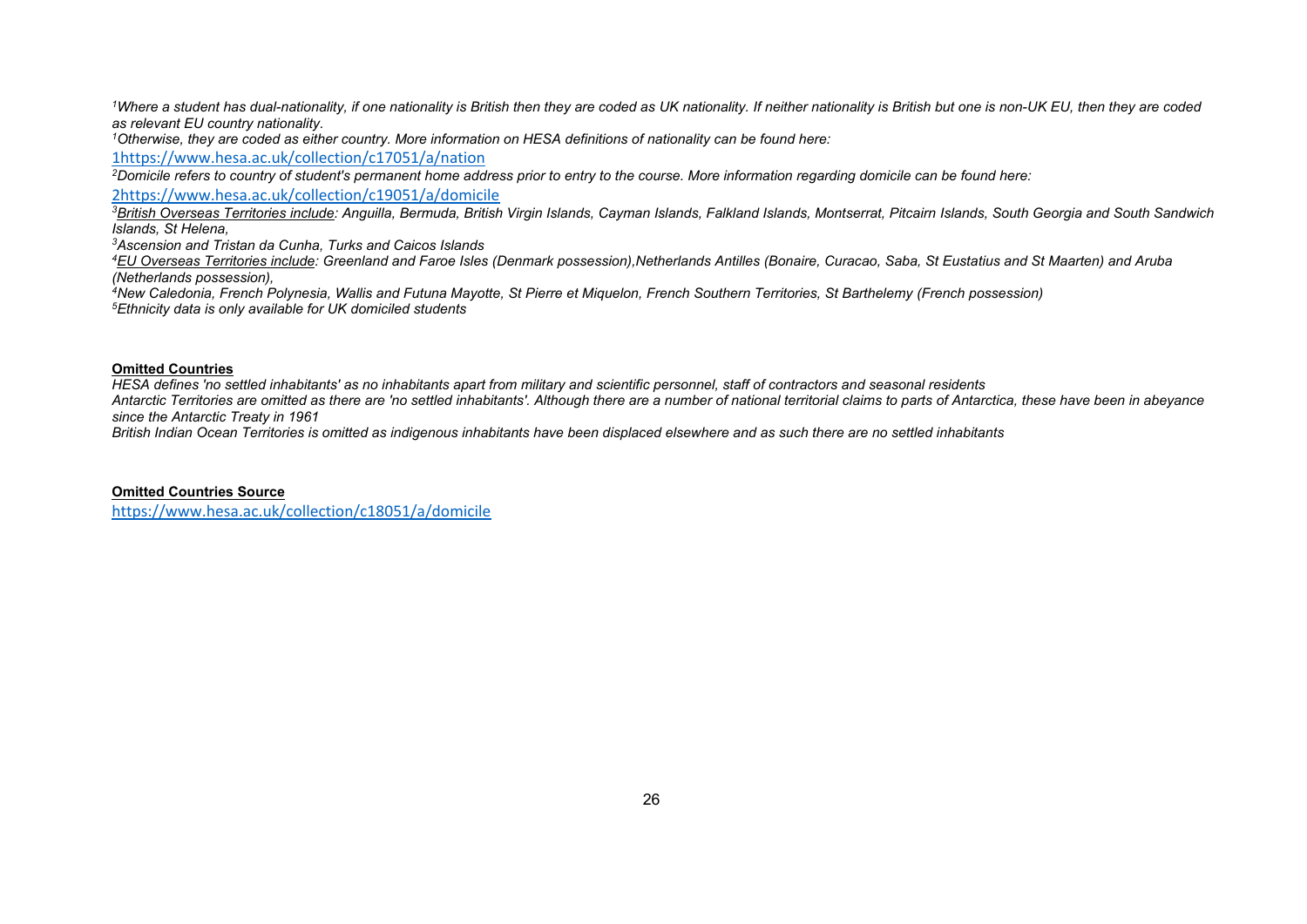# <span id="page-26-0"></span>**Family Test**

A number of policy proposals considered in this family test analysis concern changes to student finance arrangements with maximum loans and grants for living and other costs for undergraduate courses and grants and loans for postgraduate courses uplifted by forecast inflation (2.3%) in 2022/23:

- Increases in maintenance grants for full-time students starting full-time undergraduate courses before 1 September 2016 by 2.3%;
- Increases in dependants' grants for full-time undergraduate courses by 2.3%;
- Increases in DSA for full-time and part-time undergraduate and postgraduate courses by 2.3%.
- Increases in loans for living costs for full-time and part-time undergraduate courses by 2.3%;
- Increases in loans for students starting postgraduate master's degree courses and postgraduate doctoral degree courses in 2022/23 by 2.3%;

Our assessment is that in general these proposed changes will not have a particular impact on families. The increase in debt will be in nominal terms only meaning that students with family commitments will be no worse or better off as a result. Moreover, the income contingent nature of loan repayments means that the longer-term impact will only be felt by those students with family commitments who go on to earn more than the minimum repayment threshold after they graduate, which is currently set at £27,295 for further education and undergraduate HE courses and £21,000 for postgraduate master's degree and doctoral degree courses.

Changes to eligibility criteria for 2022/23 will increase the number of people who are likely to be eligible for student support to undertake higher education courses and may assist access where specific grants are available for those students who are parents and for those with childcare and adult dependent responsibilities.